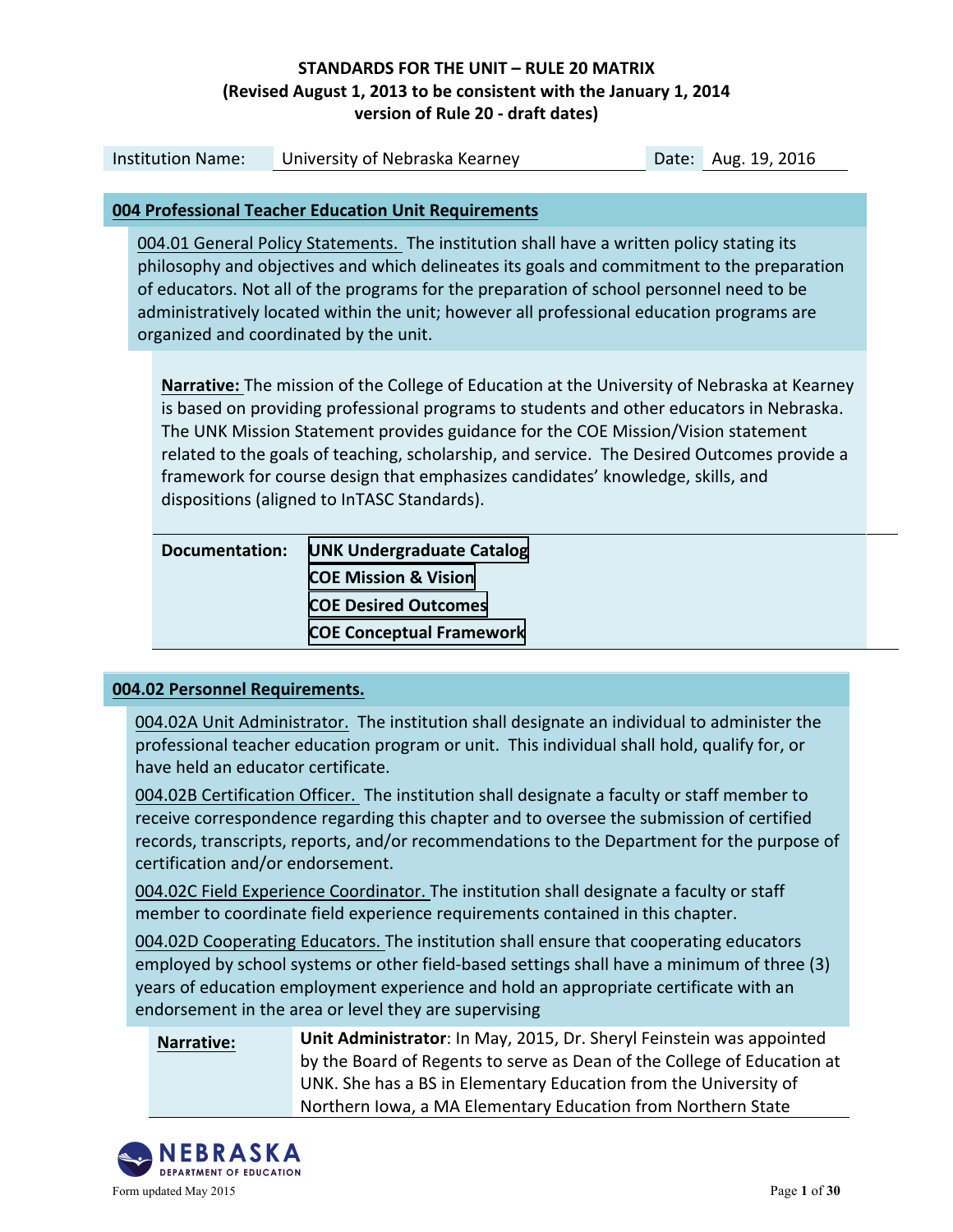| <b>Documentation:</b> | <b>Position Descriptions (combined in one file)</b><br><b>Placement Letter</b><br>TABLE: 004.02-1 - Cooperating Educators for Clinical Practice                                                                                                                                                                                                                                                                                                                                                                                                                                           |
|-----------------------|-------------------------------------------------------------------------------------------------------------------------------------------------------------------------------------------------------------------------------------------------------------------------------------------------------------------------------------------------------------------------------------------------------------------------------------------------------------------------------------------------------------------------------------------------------------------------------------------|
|                       | For TCP candidates, a cooperating teacher is not utilized since TCPs are<br>employed as teachers by their respective school districts; the<br>administrator of the employing school district provides evaluation of<br>the candidate in addition to the university supervisor.                                                                                                                                                                                                                                                                                                            |
|                       | The Director of Field Experiences and the K-12 schools work in<br>collaboration to ensure that all cooperating teachers and other field-<br>based supervisors have a minimum of three (3) years of teaching<br>experience and hold a teaching certificate for the areas/levels in which<br>they are serving as the cooperating teacher of record. An<br>administrator's signature on the contract signifies compliance with<br>these requirements.                                                                                                                                        |
|                       | Educator Certification Office for the College of Education, has served<br>as the UNK Certification Officer since 2013.<br>Field Experience Coordinator: Ann Knipping is the Field Experience<br>Coordinator for Teacher Education. She has held that position since<br>fall, 2007.                                                                                                                                                                                                                                                                                                        |
|                       | systems in Aberdeen, S.D., and Luverne, Minn., as well as the<br>University of South Dakota.<br>The Associate Dean of the College of Education: Dr. Sherry R. Crow<br>began this position in May, 2015. She has a B.S. in Elementary<br>Education, a M.L.S. (Master's degree of Library Science), and a Ph.D in<br>Library and Information Management. She holds a Colorado<br>Professional Teaching Certificate with an endorsement in K-12 Library<br>Media, and has had 25 years' experience in public education.<br>Certification Officer: Jennifer Jansky, Assistant Director of the |
|                       | University and an Ed.D. in C & I from the University of South Dakota.<br>Feinstein's professional experience includes work in public school                                                                                                                                                                                                                                                                                                                                                                                                                                               |

## **004.03 Professional Teacher Education Program Faculty Requirements.**

004.03A Minimum Required Faculty

004.03A1 Undergraduate faculty. There shall be a minimum of three (3) full-time professional education faculty.

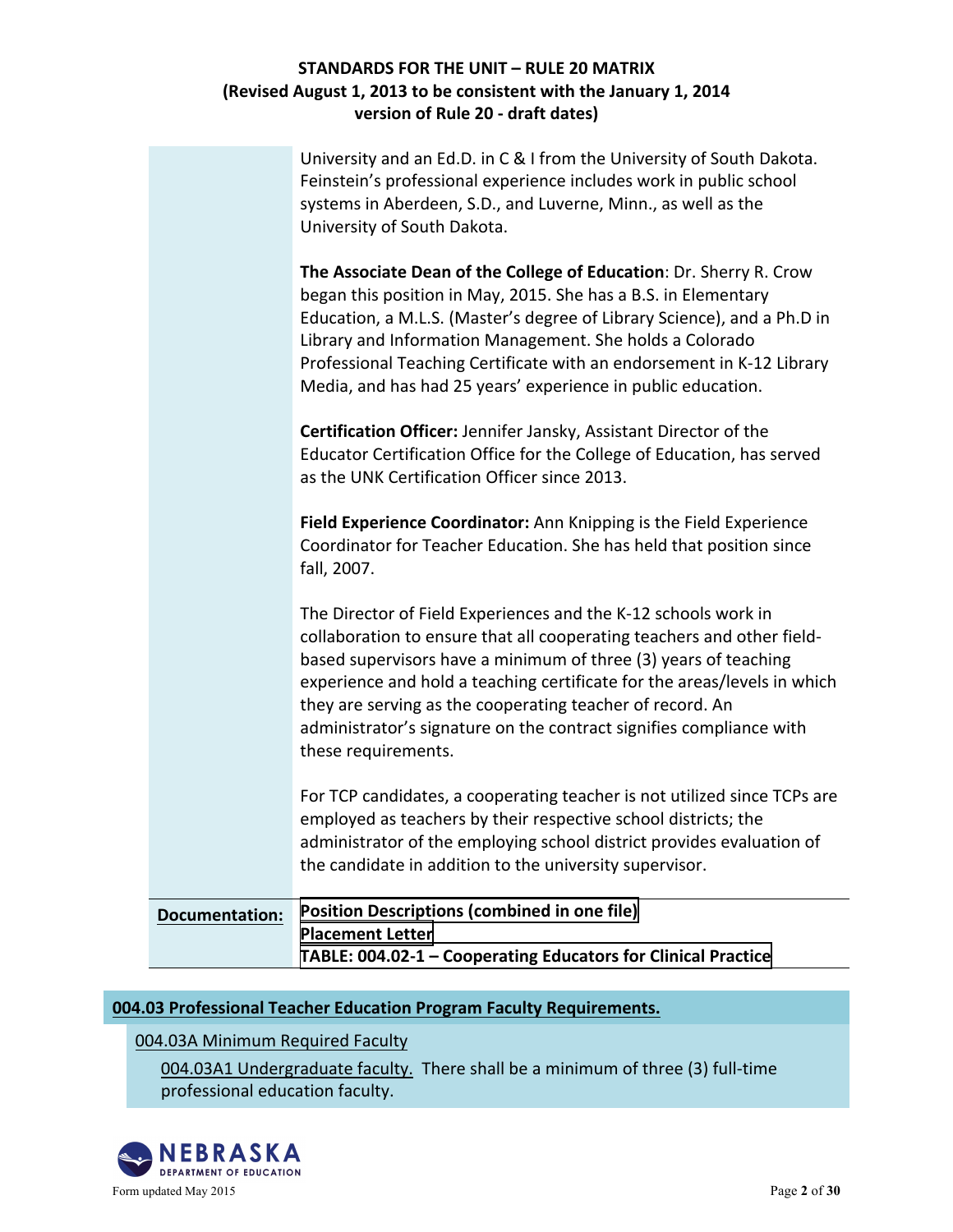004.03A2 Graduate faculty. Each advanced degree program leading to the doctorate has at least three (3) full-time professional education faculty members who have earned the doctorate in the field of specialization for which the degree is offered.

#### 004.03B Faculty Qualifications

004.03B1 All professional education faculty shall hold a master's degree.

004.03B2 The preparation, research, and experience of each faculty member shall be in the field in which he or she teaches.

004.03B3 All professional education faculty, hired after July 1, 1994, shall have two (2) years of PK-12 teaching experience in state approved or accredited elementary or secondary schools or similarly constituted and governed schools in a state where nonpublic schools are not recognized by the state. Faculty who do not possess two (2) years of PK-12 teaching experience must meet the exceptional expertise requirement defined as documented scholarship, skill, or experience in the priorities of the teacher education program such as content specialization, diversity, assessment or technology.

004.03B4 At least one-third of the full-time undergraduate faculty shall hold a terminal degree.

004.03B5 At least one-half of full-time graduate faculty shall hold a terminal degree.

004.03B6 All faculty in programs which grant the sixth year specialist's certificate or doctorate degree shall hold the doctorate and have two (2) years of teaching or school administration experience.

004.03B7 Adjunct faculty utilized for clinical experience supervision must hold or have held appropriate certification for the area and/or level which they are supervising.

| <b>Narrative:</b> | All UNK professional education faculty, including full time, part time in<br>the EPP, and adjunct faculty, hold a master's degree. Each faculty<br>member has been educationally prepared, is doing research and<br>service (just service for the Lecturers), and has experience in the field<br>in which he or she teaches. |
|-------------------|------------------------------------------------------------------------------------------------------------------------------------------------------------------------------------------------------------------------------------------------------------------------------------------------------------------------------|
|                   | All UNK professional education faculty hired after July 1, 1994 have<br>two years of PK-12 teaching experience in state approved or<br>accredited elementary or secondary schools, except those who meet<br>the exceptional expertise requirement. They are:                                                                 |
|                   | Akehi, Kazuma: content specialization in exercise science and athletic<br>training                                                                                                                                                                                                                                           |
|                   | Callueng, Carmelo: exceptional expertise in assessment                                                                                                                                                                                                                                                                       |

English, Kathy: content specialization in athletic training

Hoffman, Scott: athletic team (football) coaching

McKelvey, Miechelle: content specialization in communication

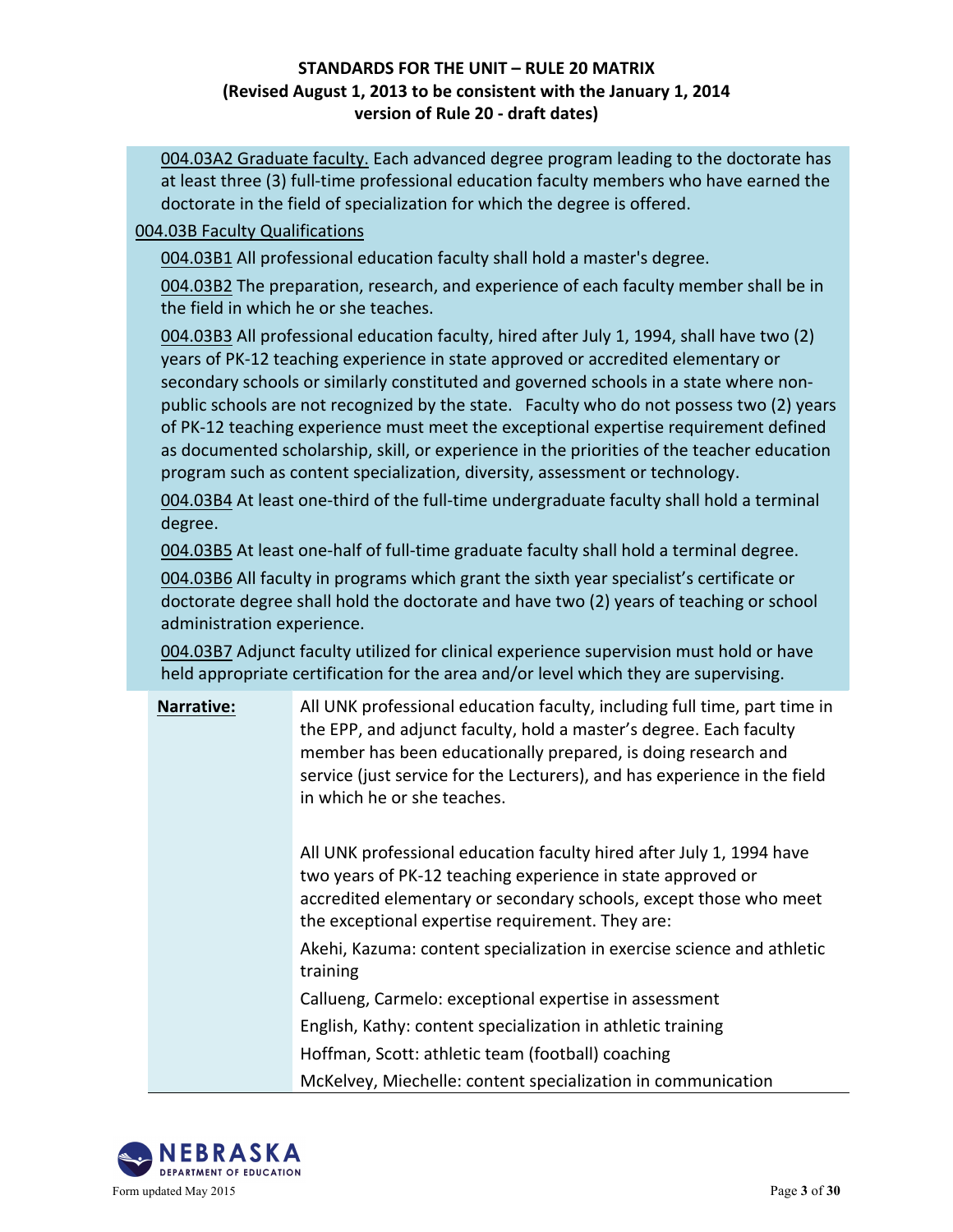|                       | 004.03-1 - Full-Time Faculty in Education Unit<br>004.03-2 - Full-Time Faculty at IHE and Part-Time in Education Unit<br>004.03-3 - Adjunct Faculty                                                                                                                                                                                                                                                                                                                                                                                                                           |
|-----------------------|-------------------------------------------------------------------------------------------------------------------------------------------------------------------------------------------------------------------------------------------------------------------------------------------------------------------------------------------------------------------------------------------------------------------------------------------------------------------------------------------------------------------------------------------------------------------------------|
| <b>Documentation:</b> | must supervise in other, hard-to-find certification areas, or in remote<br>locations; but this is the exception rather than the rule.<br><b>TABLES:</b> (as applicable)                                                                                                                                                                                                                                                                                                                                                                                                       |
|                       | It is the EPP's practice to hire clinical supervisors who hold or have held<br>certifications in the appropriate certification for the area and/or level<br>which they are supervising. There are occasions when supervisors                                                                                                                                                                                                                                                                                                                                                  |
|                       | The EPP offers three education specialist degrees in the areas of<br>Educational Administration, School Psychology, and Counseling. With<br>the exception of Carmelo Callueng, all faculty in these programs hold a<br>doctorate degree and have two years of teaching or school<br>administration experience. Carmelo Callueng, who was hired as a<br>Lecturer in the spring of 2013 on a year-to-year basis, has exceptional<br>expertise in assessment and taught in the School Psychology program.<br>He is no longer at UNK, but contributed much to the CSP department. |
|                       | UNK Teacher Education Preparation faculty are well educated in their<br>fields. Fifty-seven percent of full-time faculty who teach<br>undergraduate classes have a terminal degree, 80% of faculty who<br>teach both undergraduate and graduate classes have a terminal<br>degree, and 100% of faculty who teach graduate classes only have a<br>terminal degree.                                                                                                                                                                                                             |
|                       | disorders<br>Moody, Laura: specialized skill, worked in a hospital in speech-path<br>Stirtz, Gerry: content specialization in service learning                                                                                                                                                                                                                                                                                                                                                                                                                                |

### 004.03C Faculty Load

004.03C1 For undergraduate faculty, assignments for teaching, supervision of clinical experience, and administration shall not exceed twenty-four (24) credit hours within the same academic year for a full-time equivalent undergraduate faculty member except as provided in Section 004.03C3 of this chapter.

004.03C2 For graduate faculty, assignments for teaching, supervision of clinical experience, and administration shall not exceed eighteen (18) credit hours within the same academic year for a full-time equivalent graduate faculty member with the exception stated in Section 004.03C3 of this chapter.

004.03C3 For faculty teaching a combination of undergraduate and graduate

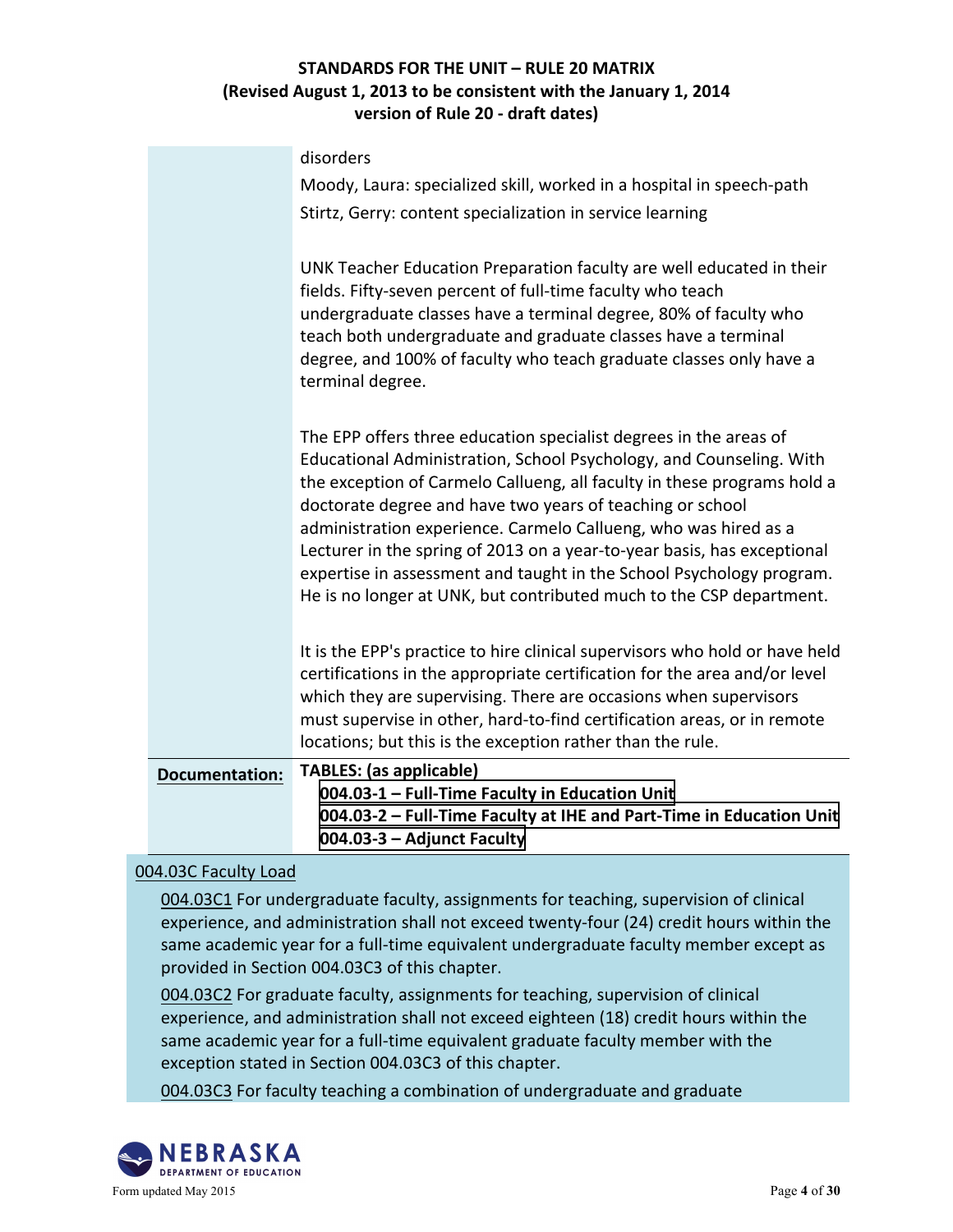assignments, the load may be a proration of nine  $(9)$  and twelve  $(12)$  credit hours, with total hours assigned within the same academic year not to exceed twenty-one (21) hours.

004.03C4 Supervision of clinical experiences shall not exceed a ratio of eighteen (18) fulltime equivalent candidates to one  $(1)$  full-time equivalent faculty member within one  $(1)$ semester.

004.03C5 Advising for advanced program candidates shall be assigned to advanced program faculty.

| <b>Narrative:</b>     | UNK's tenure-track faculty, including those of the EPP, are expected to<br>be active in scholarship and service. Thus, the aim of administration is<br>to adhere to the teaching assignments outlined in Rule 20.                                                                                           |
|-----------------------|-------------------------------------------------------------------------------------------------------------------------------------------------------------------------------------------------------------------------------------------------------------------------------------------------------------|
|                       | Of the 51 clinical practice supervisors employed by the EPP, only 2<br>supervise candidates full time (McCollough and Moeller). These two<br>maintain loads of 24 credits or less/academic year (1.5 $ST = 1$ credit).<br>Moeller is being phased out of the program. His last semester is Spring,<br>2017. |
|                       | All advising of candidates in advanced programs is assigned to<br>advanced program faculty.                                                                                                                                                                                                                 |
| <b>Documentation:</b> | <b>TABLES:</b><br>004.03-4 - Full-Time Faculty Load<br>004.03-5 – Clinical Practice Supervisors                                                                                                                                                                                                             |

**004.04 Minimum Endorsement Offering Requirements.** The institution shall offer courses for a minimum of eight (8) approved subject and/or field endorsements contained in 92 NAC 24 and have on file a plan of study which documents that required courses are offered on a schedule to enable candidates access to the coursework in a four (4) year period.

**Narrative:** Teacher Education offers 34 endorsements on the initial preparation level, and 17 on the advanced preparation level. The University of Nebraska at Kearney requires a minimum of 120 credit hours for a Bachelor's Degree. Academic advisors work with students on longterm plans in order to complete the program in four years. The department chairs work with each other to avoid course conflicts and ensure adequate sessions of major courses. Each department/college has a fall/spring/summer course sequence. This allows academic advisors to work with students on a long-term plan. Courses in the professional sequence are offered every semester with multiple sections. All methods courses are offered at least once a year for availability.

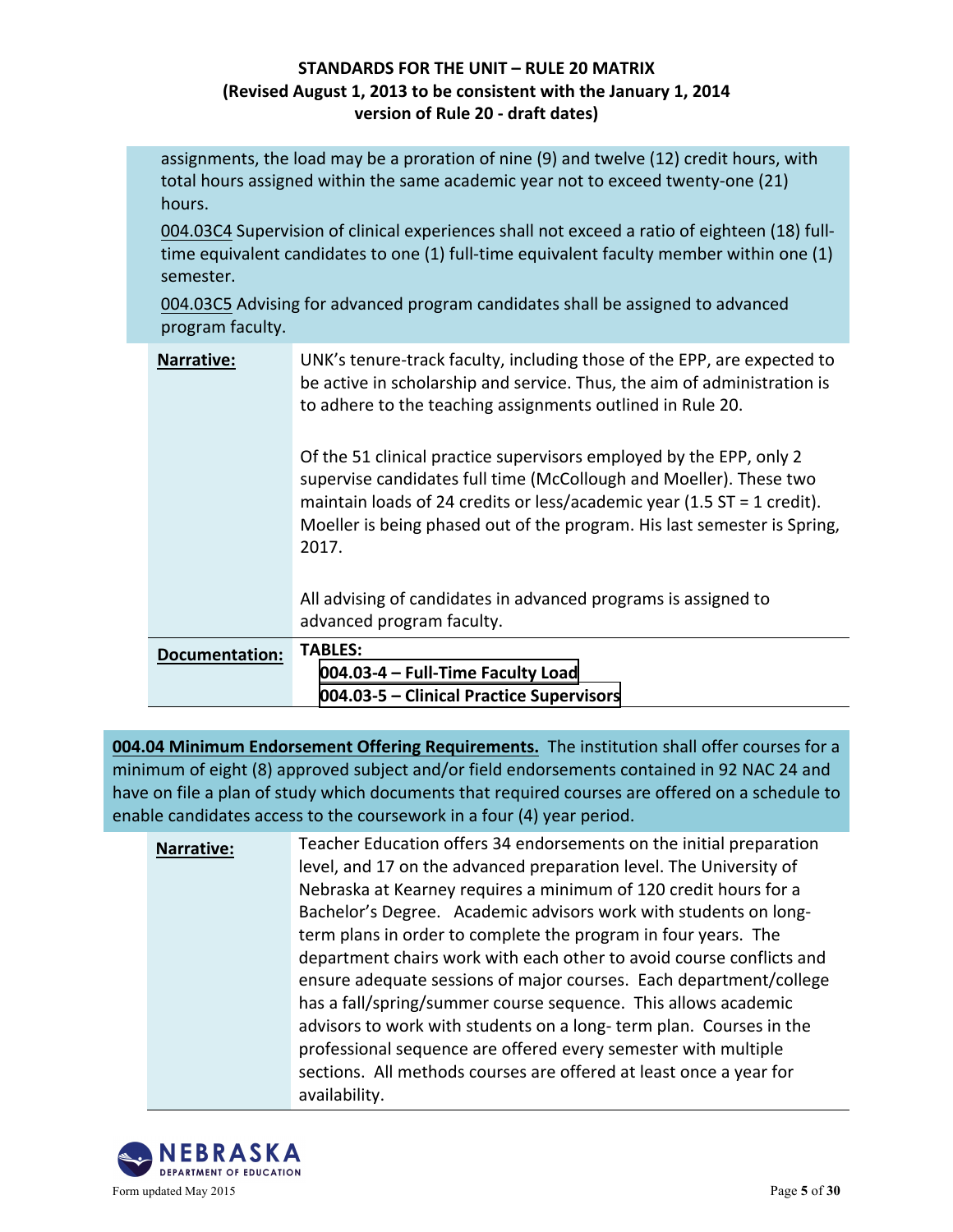|                       | For Transitional Certification Program participants who possess a<br>Bachelor's degree at the beginning of this alternative certification<br>pathway, TE831, TE832, TE833, and TE834+TE835 or TE836 (Student<br>Teaching) are offered sequentially so that the program can be<br>completed in a minimum of two academic years. |
|-----------------------|--------------------------------------------------------------------------------------------------------------------------------------------------------------------------------------------------------------------------------------------------------------------------------------------------------------------------------|
| <b>Documentation:</b> | <b>Advising Worksheets for Teacher Education</b><br>TCP, Secondary, and K-12 Endorsement Programs of Study (Click on<br>endorsements)<br>Undergraduate Catalog (Click endorsement links for individual<br>programs of study)                                                                                                   |

**004.05 Library Requirements**. Library holdings, curriculum materials, and related technology resources shall provide adequate scope, breadth, and currency to support education candidates and faculty. The institution shall employ staff to work collaboratively with the unit to acquire relevant and current resources and to provide support services for material utilization.

#### Narrative: Note: the information provided here is for the 2015-2016 academic year. Data for previous **years are similar.**

#### **1. Library Mission Statement**

The Library supports the UNK mission by striving to meet the individual information needs of UNK students, faculty and staff. The Library's primary clientele are UNK students, faculty and staff. All members of the UNK community may access the library's electronic resources from both on or off-campus.

#### **2. Staff Information:**

The Library staff currently includes fourteen classified staff members, eight faculty librarians, and one contract professional archivist, in addition to the Dean of the Library, who is also a professional librarian. Librarians are assigned to serve as liaisons to a number of departments. Generally, this assignment will be made on the basis of knowledge, training, and professional experience that will enable the librarian to serve his or her assigned departments efficiently, effectively and personally.

With one exception, the liaison assigned to the College of Education is Rochelle Krueger. Ms. Krueger holds an MLIS (Masters of Library and Information Sciences) from Drexel University. The library liaison works with faculty members to identify resources to add to the library's collections. In addition, the liaison librarian offers library and information instruction sessions to increase awareness of library resources, improve information literacy, and enhance scholarship. Reference service from the liaison is also available through email, telephone, drop-in, and appointment. Web resources are created by liaison librarians to assist in the navigation of wide array of materials maintained by the library as related to the academic subject.

Ronald Wirtz is currently the library liaison to the Department of Educational Administration. Dr. Wirtz taught in public schools in Kansas and Nebraska for nine years, served as a librarian, teacher and administrator in a not-for-profit proprietary school for thirteen years, and holds a Ph.D. in Education (Curriculum & Instruction) from Kansas State University in addition to Master's degrees in French and Library Science.

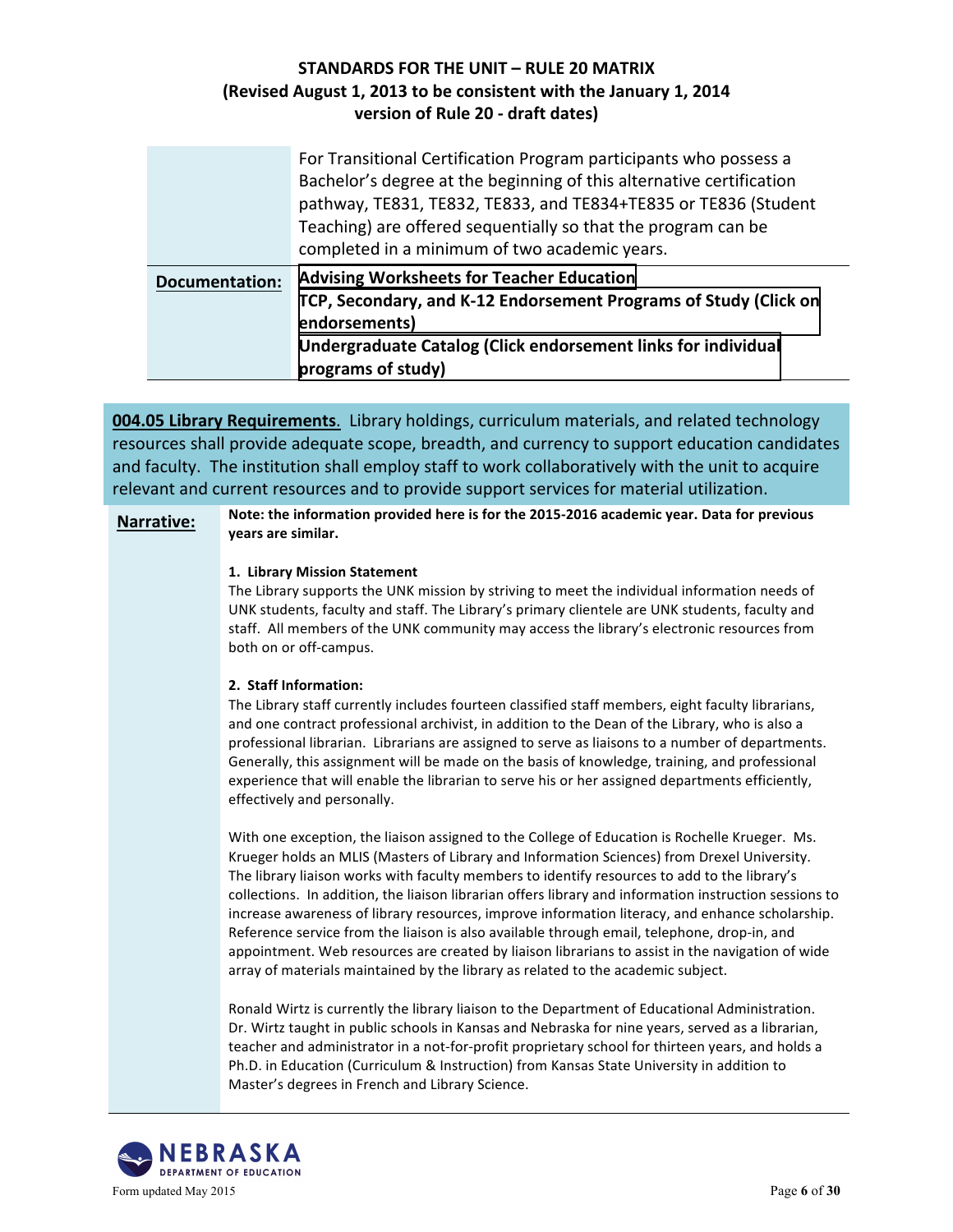#### **3. Budget:**

**Overall Library budget for materials FY2015-16:** 

| Electronic Formats:   | \$645,932.00 |
|-----------------------|--------------|
| Preservation/binding: | \$79.00      |
| Books:                | \$105,401.00 |
| Microforms:           | \$19,813.00  |
| Periodicals:          | \$405,220.00 |

#### Library budget allocations for College of Education Programs

Historically, the Library has allocated funds to departments based on the number of credit hours produced by the department in the previous academic year. However, for the past several years, College of Education faculty members have been able to request purchase of materials without any practical restriction.

**4. Overall Library Collections – (Books, Journals, Databases, Non-print, etc.):**

#### **Databases**

At least sixty-six databases or similar electronic resources have been identified as useful for research in the general field of Education, including Educational Administration. All of these databases are available both online and on-campus to UNK students and faculty.

#### **Book Collection Materials Specific to Education and Educational Administration. (Printed and Electronic Books)**

Selected ranges for Education-related works from the printed book collection in the Library stacks are given below. Electronic works are not included here.

| <b>Classification Ranges</b> | Library of Congress Subjects                        | # of items     |
|------------------------------|-----------------------------------------------------|----------------|
| $L7 - 991$                   | <b>Education (General)</b>                          | 557            |
| $L7 - 97$                    | Periodicals. Societies                              | 490            |
| L111-791                     | Official Documents, Reports, etc.                   | 5              |
| L900 - 991                   | Directories of Educational Institutions             | 21             |
| LA5-2396                     | History of Education                                | 911            |
| LA31-135                     | <b>By Period</b>                                    | 59             |
| LA201-398                    | <b>United States</b>                                | 625            |
| LA2301-2396                  | Biography                                           | 53             |
| LB5-3640                     | Theory and Practice of Education                    | 7299           |
| LB51-885                     | Systems of Individual Educators & Writers           | 226            |
| LB1025 - 1050.75             | Teaching (Principles and Practice)                  | 1410           |
| LB1049.9 - 1050.75           | Reading (General)                                   | 337            |
| LB1050.9 - 1091              | <b>Educational Psychology</b>                       | 539            |
| LB1139.2 - 1139.5            | Early Childhood Education                           | 63             |
| LB1555 - 1602                | Elementary or Public School Education               | 450            |
| $LB1603 - 1696.6$            | Secondary Education. High Schools                   | 243            |
| LB1705-2286                  | Education and Training of Teachers & Administrators | 399            |
| LB1775-1785                  | Professional Aspects of Teaching and School         | 118            |
|                              | Administration                                      |                |
| LB1805 - 2151                | <b>State Teachers Colleges</b>                      | 16             |
| LB2165 - 2278                | Teacher Training in Universities & Colleges         | $\overline{2}$ |

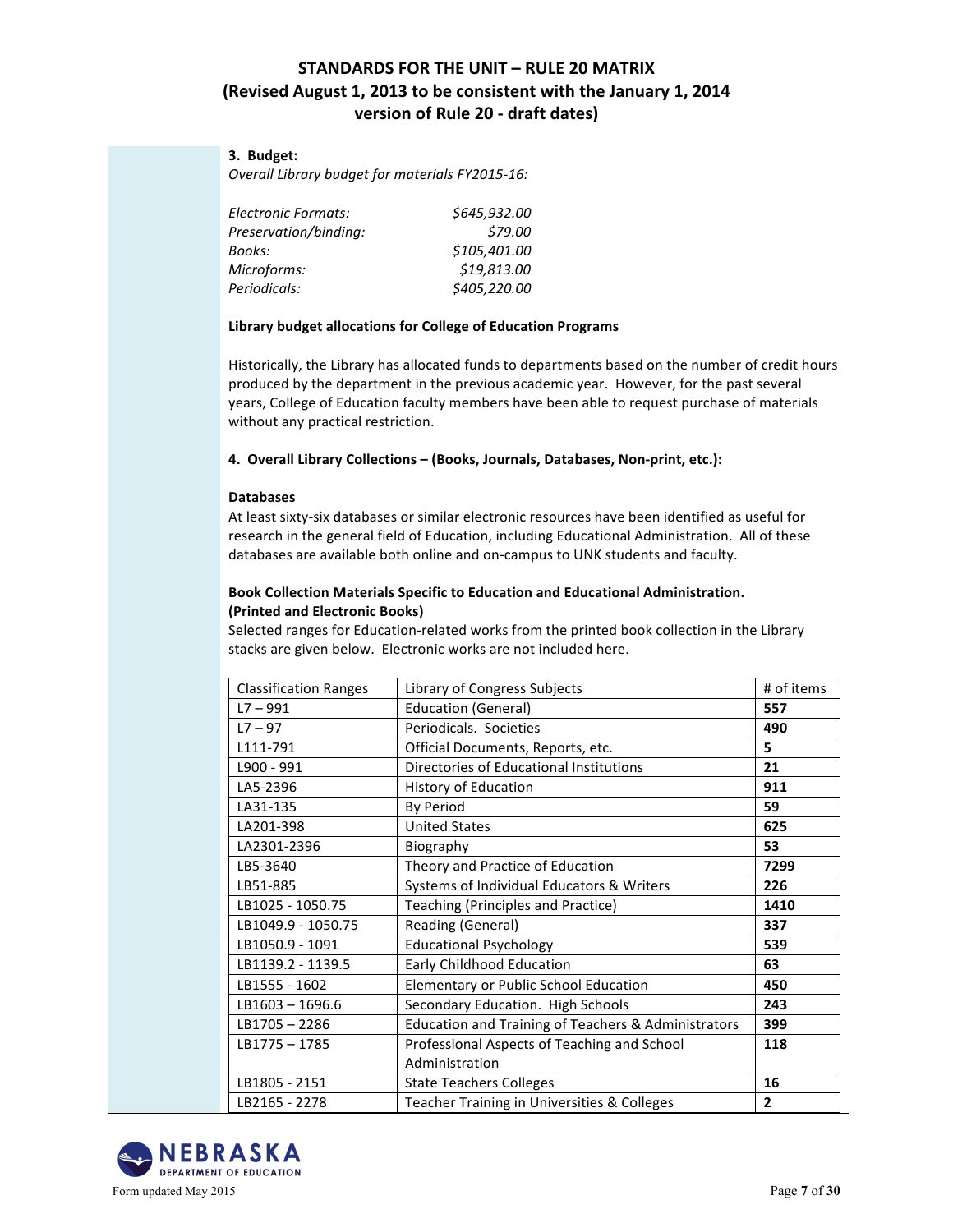| LB2801 - 3095      | School administration and organization                | 1886 |
|--------------------|-------------------------------------------------------|------|
| LB2831.6 - 2831.99 | Administrative personnel                              | 101  |
| $LB2832 - 2844.1$  | Teaching personnel                                    | 190  |
| LB3011 - 3095      | School Management and discipline                      | 586  |
| LB3050-3060.87     | Educational tests, measurements, evaluations, exams   | 199  |
| LB3201 - 3325      | School architecture & Equipment, School planning      | 114  |
| LB3045 - 3048      | <b>Textbooks</b>                                      | 24   |
| $LC71 - 120.4$     | Education and the State                               | 116  |
| LC129 - 139        | <b>Compulsory Education</b>                           | 5    |
| LC $212 - 214.53$  | Discrimination in Education. Educational equalization | 113  |
| LC3745 - 3747      | Children of Immigrants (First Generation)             |      |
|                    |                                                       |      |

#### **Electronic Books and Other Electronic Materials**

The Library purchases electronic books either as parts of general academic collections, as single items selected from a multi-vendor catalog by liaison librarians, or from specific requests from College of Education faculty members. The Calvin T. Ryan Library has acquired approximately 175,000 electronic books, many of which are of value to programs in the College of Education. While most e-books are cataloged, it is also advisable to search individual e-book collections.

| e-Resource type   | LC Subject                    | "Classic" catalog search examples    |
|-------------------|-------------------------------|--------------------------------------|
| Electronic books  | <b>Educational leadership</b> | Educational leadership + Electronic  |
| Electronic books  | First year teachers           | First year teachers + Electronic Boc |
| Electronic books  | Women - education             | Women - education + Electronic B     |
|                   |                               | Individual Database Examples         |
| EbscoHost e-books | <b>Educational leadership</b> | <b>Educational leadership</b>        |
| EbscoHost e-books | Women - education             | Women - education                    |
| eBrary e-books    | <b>Educational leadership</b> | <b>Educational leadership</b>        |
| eBrary e-books    | First year teachers           | First year teachers                  |

#### **Periodicals:**

Please note that these categories are not mutually exclusive  $-$  a single journal may appear under more than one LC subject heading, such as the general heading *Education*.

Book Studies & Arts (118) College & School Publications (43) Education - General (619) Education, Special Topics (419) Educational Institutions (21)

History of Education (174) Student Fraternities & Societies - U.S. (12) Theory & Practice of Education (1155) Psychology (819) Recreation & Sports (573)

Related journals may appear under other subject areas as well. For example:

Business Education (23) Vocational Guidance (65) History of Scholarship & Learning (20) Constitutional Law - U.S. (77) Intellectual Property Law - U.S. (22) Music Instruction & Study (31)

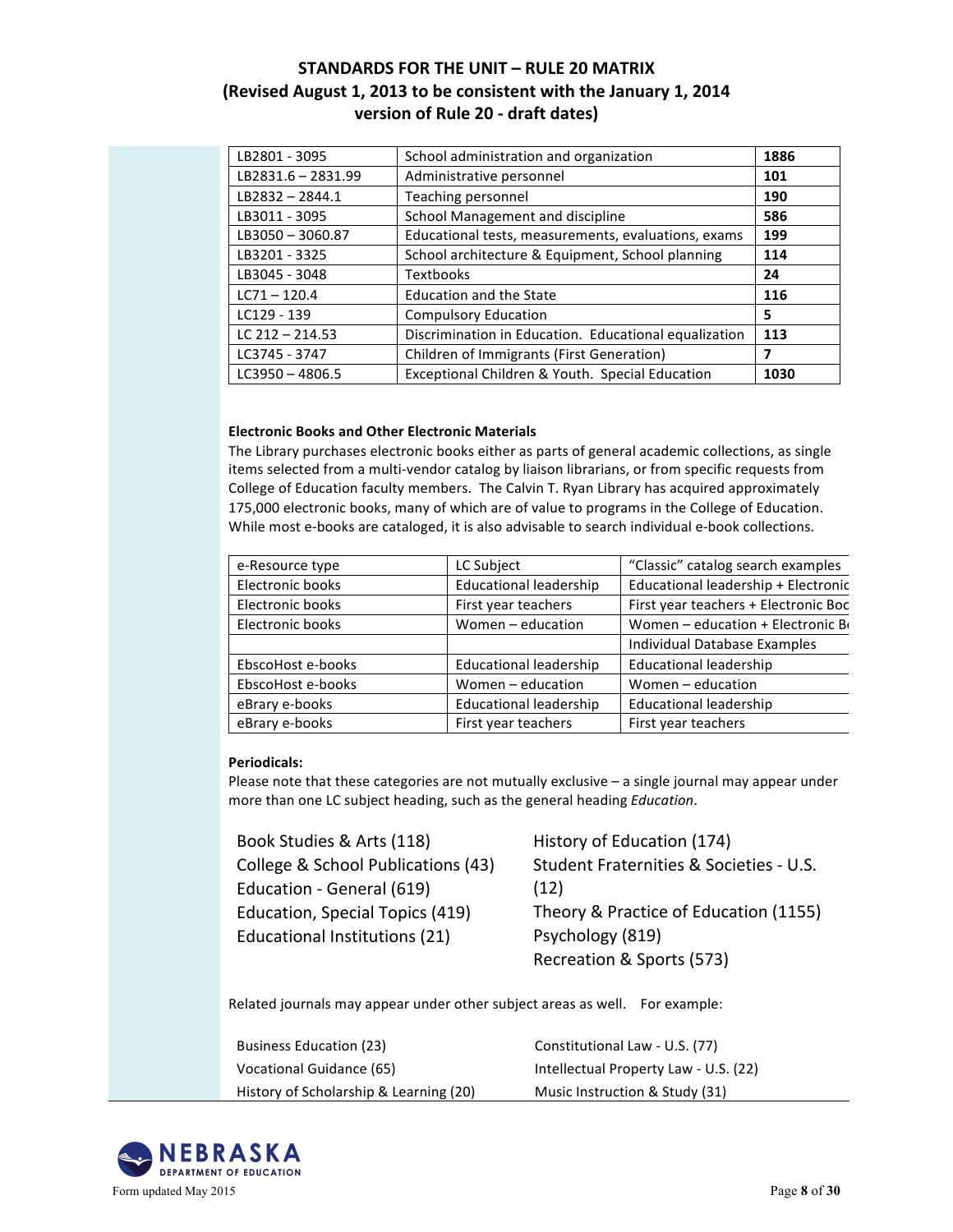Freedom of the Press & Censorship (2) American Literature (233) • English Language (128) English Literature (246) Political Rights - U.S. (13)

Ethics (31)

Elementary Mathematics & Arithmetic (8) Mathematics Teaching & Research (58) Child & Youth Development (154) Social Change (412)

#### **5. The Curriculum Collection:**

The Curriculum Collection includes an extensive juvenile literature collection, curriculum guidelines and teaching support materials in book and non-book formats (including lesson planning tools, games, kits, manipulatives, and other practical teaching resources), standardized test instruments, and preschool to secondary school textbooks.

#### **6. Library Instruction:**

The Library is able to provide instruction for students in the use of Library resources for UNK courses in College of Education Programs. Instruction in the use of databases and other library resources is available upon faculty request. Over the 2015-16 academic year, Rochelle Krueger taught or assisted with forty-two classes or work sessions involving a total of 901 students for the College of Education.

#### **7. Online Access:**

The library web page provides access to a quick-search interface that includes an enhanced version of the Library catalog, and includes a "multi-search" tool that facilitates searching of four of the largest full-text databases in the Library collection. There is also an easy-to-use method of finding any journal in the Library collection, and access to research assistance and library services, including borrowing from other libraries via Interlibrary Loan. The Research Assistance / Research Guides tab includes a program-specific guide to facilitate locating e-books, e-journals, and databases for Teacher Education

One feature of the Library's Web resources that is available for both on-campus and distance students, including those in the College of Education, is the Ask a Librarian reference service. This link from the main Library page provides assistance to students by phone, by e-mail, "chat," and SMS text from student smartphones. UNK librarians respond directly to students during a scheduled 60 hours per week.

#### **8. Computers and Related Technology:**

The Calvin T. Ryan Library has three computer labs. The lab located on the main floor of the building is being reconfigured over the 2016 summer intersession, and will have one instructor station and forty-two student stations, optimized for small group work using either studentowned or Library laptops. The lab at the east end of the lower level has twenty-three student desktop computers and one instructor station. The smaller lab at the west end of the lower level currently has thirteen student computers and one instructor station, but can be expanded to eighteen student computers through the use of wireless networked laptops.

In addition to the computers in the labs, which may be used by anyone when instruction is not taking place, there are twenty-two Windows computers on the main floor, including two that are used for scanning and two that are attached to Microform readers / digitizers, along with four networked printers. The lower level has sixteen Windows computers for general use, plus six Macintosh computers and two networked printers. On the upper floor there are eight general use Windows computers, two networked printers, and one computer with specialized software for presentation development, including photo and video editing and website development. 

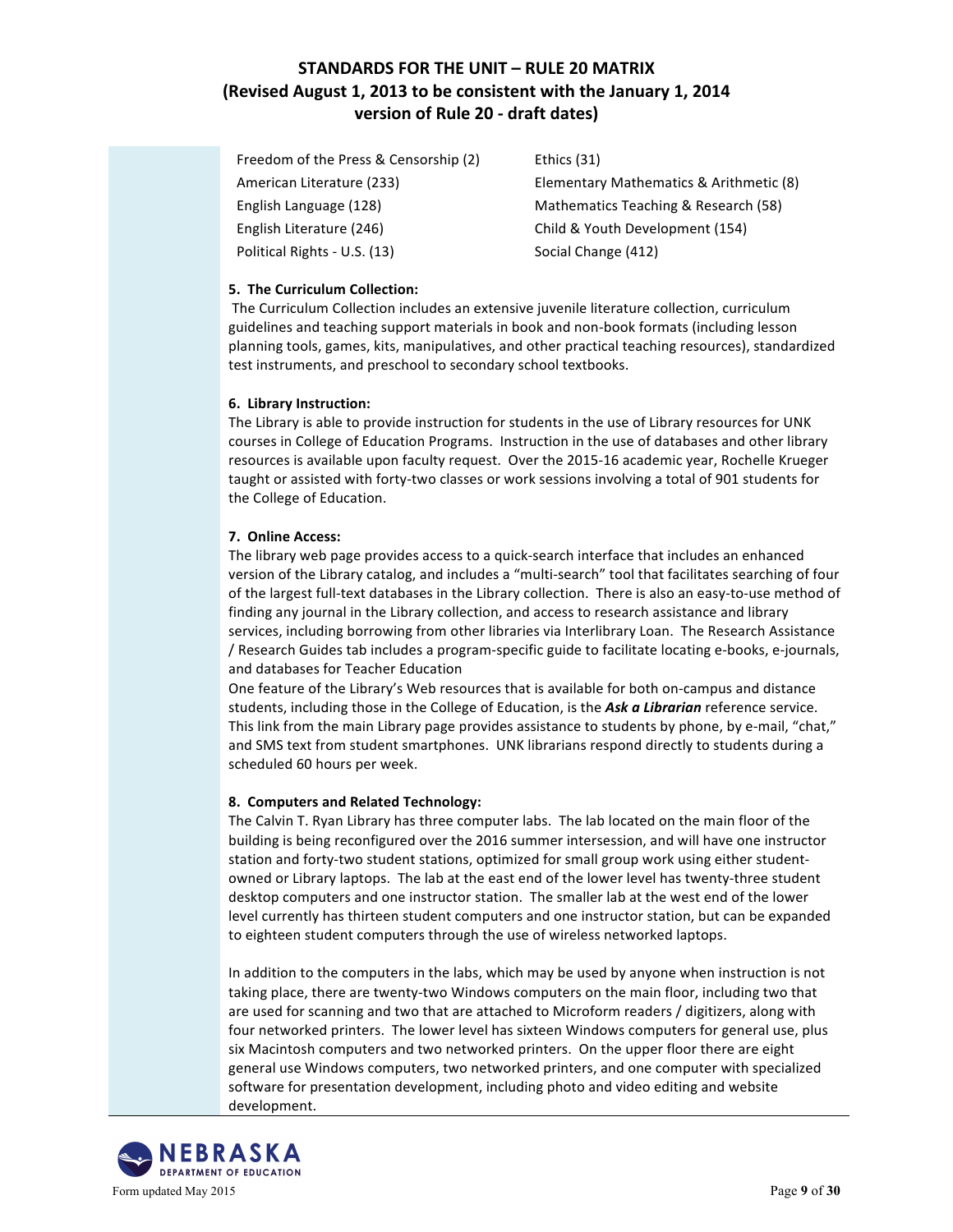|                           | 9. Other:<br>The Library formerly published a printed newsletter, but in order to provide greater accessibility<br>now delivers bulletins regarding new services and products in electronic formats, along with<br>regular contributions to the University's E-News electronic newsletter. In Brief Online, the<br>official "blog" of the Library, is updated several times weekly, and an edition of the In Brief<br>newsletter is published annually in both print and electronic form. |
|---------------------------|-------------------------------------------------------------------------------------------------------------------------------------------------------------------------------------------------------------------------------------------------------------------------------------------------------------------------------------------------------------------------------------------------------------------------------------------------------------------------------------------|
| <b>Documenta</b><br>tion: | <b>Calvin T. Ryan Website</b><br><b>Teacher Education Research Guide</b><br><b>Curriculum Dept.: Home</b><br>Ask a Librarian                                                                                                                                                                                                                                                                                                                                                              |

#### **004.06 Policies for Program Admission, Progression, and Completion**

004.06A Disclosure. The institution shall require the prospective candidate to disclose all criminal convictions, except traffic offenses.

004.06B Notice Regarding Convictions. The institution shall inform all persons who apply for admission to its program that persons who have felony convictions, or misdemeanor convictions involving abuse, neglect, or sexual misconduct, as defined in Section 004.06D of this chapter, are automatically rejected by the Department for certification, and may only be considered for certification, or participation in field experiences, with the approval of the Department. A person with a conviction as defined in Section 004.06D of this chapter may request approval by the Department using the procedures set forth in 92 NAC 21 Sections 009.02 through 009.04.

004.06C Criminal Background Check. The institution shall conduct or verify an official criminal background check on candidates prior to admission to an initial teacher education program and again prior to clinical practice.

#### **Narrative:**

In TE 100 and just prior to student teaching, students are required to self-disclose criminal history and mental fitness issues on a Personal and Professional Fitness form. This form is based on the Nebraska Department of Education's self-disclosure form that applicants must fill out when they apply for a Nebraska teaching certificate. Students who disclose a criminal history explain the details by filling out a Criminal Charges Self Reporting form. These forms are kept in the Educator Certification Office with the student's permanent file. Students are also required to perform a criminal background check in TE 100 and just prior to student teaching. Our background check vendor is One Source, which is located in Omaha, Nebraska. One Source keeps electronic copies of the background checks, which we can access at any time. Background checks that show a criminal record are printed and filed in the student's Teacher Education

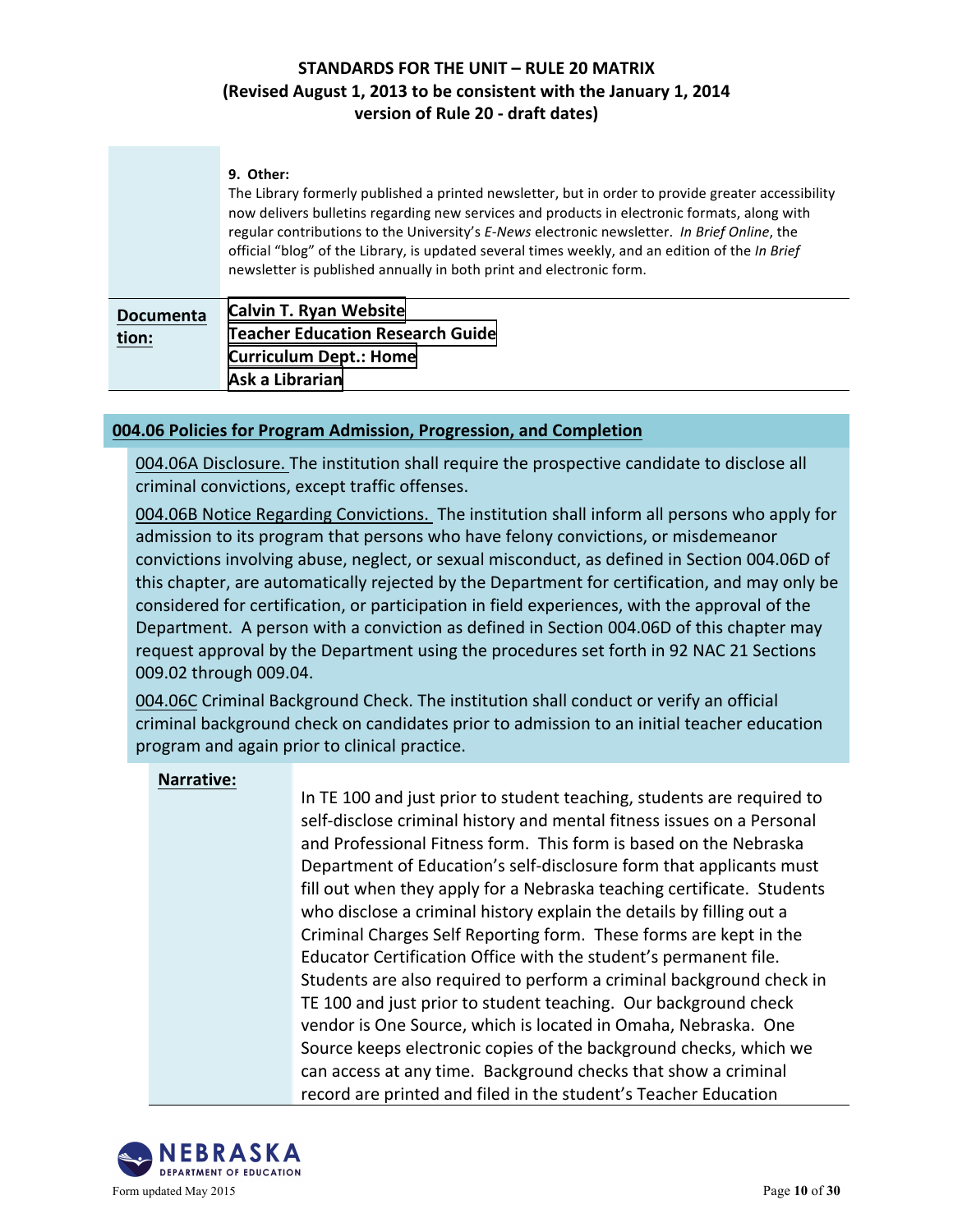Program file.

|                       | Students who do not take TE 100 at UNK fill out the self-disclosure<br>forms when they attend Transfer Day. They are also given information<br>so that they can order a background check, which is required before<br>their first field experience.                                                                                                                                                                                                                                                                                                                                                                                                                                     |
|-----------------------|-----------------------------------------------------------------------------------------------------------------------------------------------------------------------------------------------------------------------------------------------------------------------------------------------------------------------------------------------------------------------------------------------------------------------------------------------------------------------------------------------------------------------------------------------------------------------------------------------------------------------------------------------------------------------------------------|
|                       | The certification officer reviews charges that are self-disclosed and/or<br>appear on a background check. When a prohibited offense appears,<br>the student is contacted by the certification officer. The student is not<br>allowed to continue in an education program and is strictly prohibited<br>from participating in field experiences at schools. The certification<br>officer also informs the student that he or she may appeal to the<br>Nebraska Department of Education by following the appeals<br>procedures described in Rule 21 sections 009.02 through 009.04.<br>Students interested in appealing are given the required paperwork by<br>the certification officer. |
| <b>Documentation:</b> | <b>Personal and Professional Fitness Form</b>                                                                                                                                                                                                                                                                                                                                                                                                                                                                                                                                                                                                                                           |
|                       | <b>Criminal Charges Self-Reporting Form</b>                                                                                                                                                                                                                                                                                                                                                                                                                                                                                                                                                                                                                                             |

004.06E Grade Point Average.

004.06E1 Candidates must hold a cumulative GPA of 2.5 on a 4.0 scale or its equivalent for admission to a teacher education program.

**[UNK Background Check #1 Information](http://unk.edu/academics/coe/_files/nde2/UNK Background Check information.pdf)**

004.06E2 Candidates for admission to clinical practice must hold a cumulative GPA of at least 2.75 on a 4.0 scale or its equivalent for all completed courses identified by the institution as meeting the requirements of 92 NAC 24.

004.06F Basic Skills Test. Prior to admission to a teacher education program, the candidate must have achieved a satisfactory score on an examination as specified in 92 NAC 23.

| <b>Narrative:</b> | The minimum grade point average of 2.75 is required for all UNK<br>teacher preparation candidates to be admitted to Teacher Education<br>(as of 2013-2014), as well as to be allowed to student teach. The<br>Educator Certification Office monitors GPA from the time of admission<br>until the candidate makes application for student teaching and the<br>student teaching semester begins.                                         |
|-------------------|----------------------------------------------------------------------------------------------------------------------------------------------------------------------------------------------------------------------------------------------------------------------------------------------------------------------------------------------------------------------------------------------------------------------------------------|
|                   | UNK provides access to the Praxis Core Academic Skills for Educators<br>Tests through the UNK Testing Center which is located in the College of<br>Education Building (COE C105). Free tutoring is offered both on<br>campus and virtually, and study guides are available through the ECO<br>website, and through the Calvin T. Ryan Library (both bring and<br>virtual). Students are made aware of the need to take the Praxis Core |

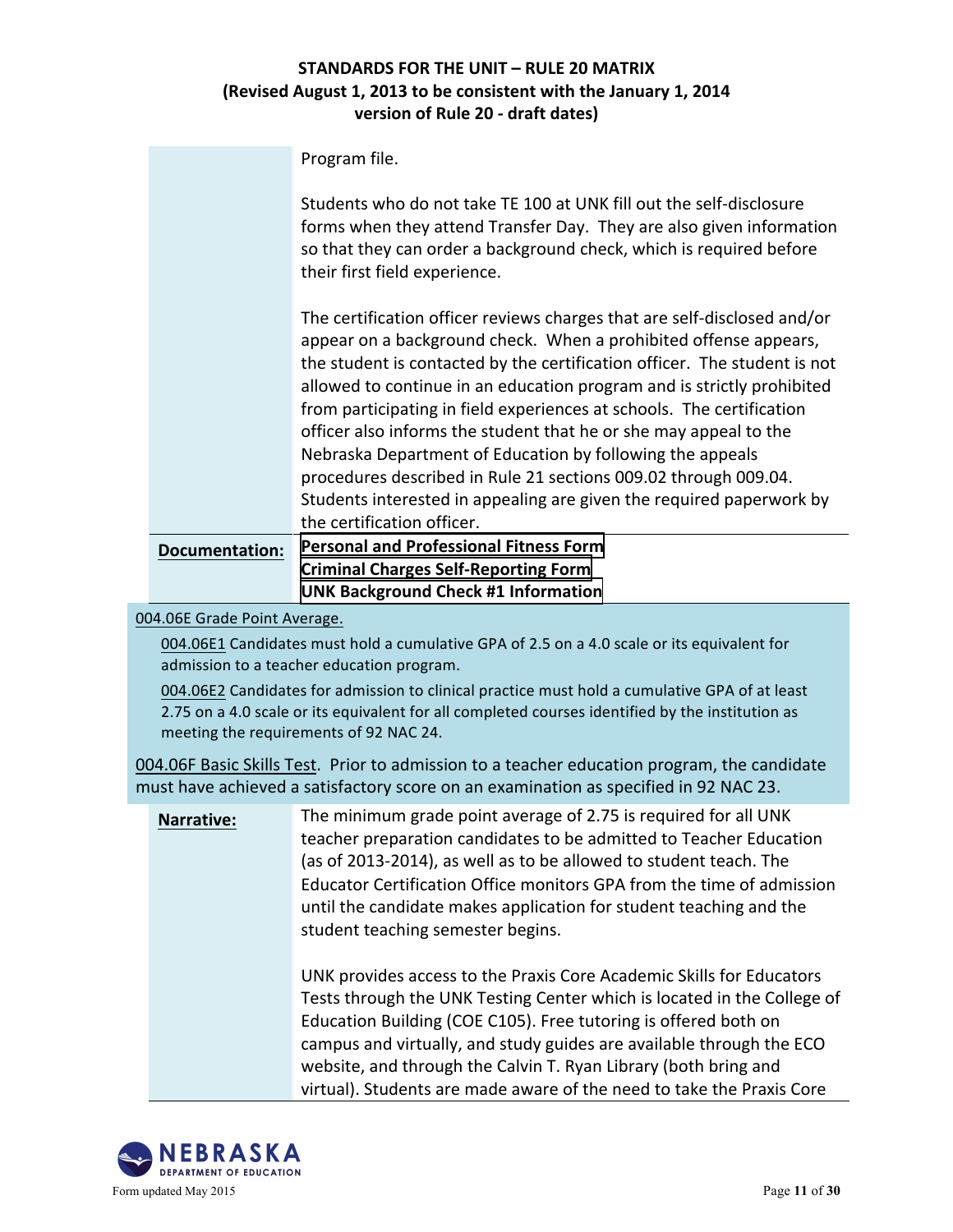|                       | in their first education class, through each advising visit, through the<br>catalog, and through the Teacher Education Handbook. |
|-----------------------|----------------------------------------------------------------------------------------------------------------------------------|
| <b>Documentation:</b> | TABLE: 004.06-1 - GPA and Basic Skills Admit Alt Certification                                                                   |
|                       | Program                                                                                                                          |
|                       | TABLE: 004.06-1 - GPA and Basic Skills Admit Traditional                                                                         |
|                       | <b>Teacher Education Handbook</b>                                                                                                |
|                       | <b>Admission to Teacher Education Requirements</b>                                                                               |
|                       | <b>Calvin T. Ryan Library Praxis Core Preparation Materials</b>                                                                  |
|                       | <b>Educator Certification Office</b>                                                                                             |

004.06G Application. Candidates for admission to a teacher education program shall complete an application process which includes consideration of components identified in Section 004.06 of this chapter and other institution-determined criteria for selection, such as recommendations from professional educators, interviews, or essays.

| <b>Narrative:</b>     | Students complete Teacher Education Program applications in TE 100                                                                 |
|-----------------------|------------------------------------------------------------------------------------------------------------------------------------|
|                       | or TE 831P                                                                                                                         |
|                       | <b>Admission requirements:</b>                                                                                                     |
|                       | Complete the following courses with a grade of C or above:                                                                         |
|                       | English 102GS, SPCH 100GS, TE 100GS, TE 204 OR TE 206                                                                              |
|                       | (Music Education majors take MUS 201 instead of TE 206)                                                                            |
|                       | Meet required common assessments as presented in class<br>$\bullet$                                                                |
|                       | Establish and maintain a GPA of 2.75 or higher<br>$\bullet$                                                                        |
|                       | Pass the PRAXIS CORE basic skills test (reading, writing, and<br>$\bullet$<br>math)                                                |
|                       | Complete the Service Learning Project (no longer required 16-<br>$\bullet$<br>17)                                                  |
|                       | Obtain approval by department(s) offering the proposed<br>$\bullet$<br>endorsement(s)                                              |
|                       | Declare a teaching program(s) at the Academic and Career<br>$\bullet$<br><b>Services Office</b>                                    |
|                       | Provide evidence of the absence of any criminal conviction that<br>$\bullet$<br>would prevent qualifying for teacher certification |
|                       | Provide evidence of emotional or mental fitness                                                                                    |
|                       |                                                                                                                                    |
|                       | Transitional Certification Program (TCP) students meet the same                                                                    |
|                       | requirements with the exception of coursework. TCP students must                                                                   |
|                       | have completed TE 831P with a grade of C or above and be enrolled in                                                               |
|                       | TE 832.                                                                                                                            |
| <b>Documentation:</b> | <b>Teacher Education Application (13-14)</b>                                                                                       |
|                       | <b>Admission to Teacher Education Requirements</b>                                                                                 |
|                       | <b>Teacher Education Handbook</b>                                                                                                  |

004.06H Performance Assessments. The institution must identify the performance

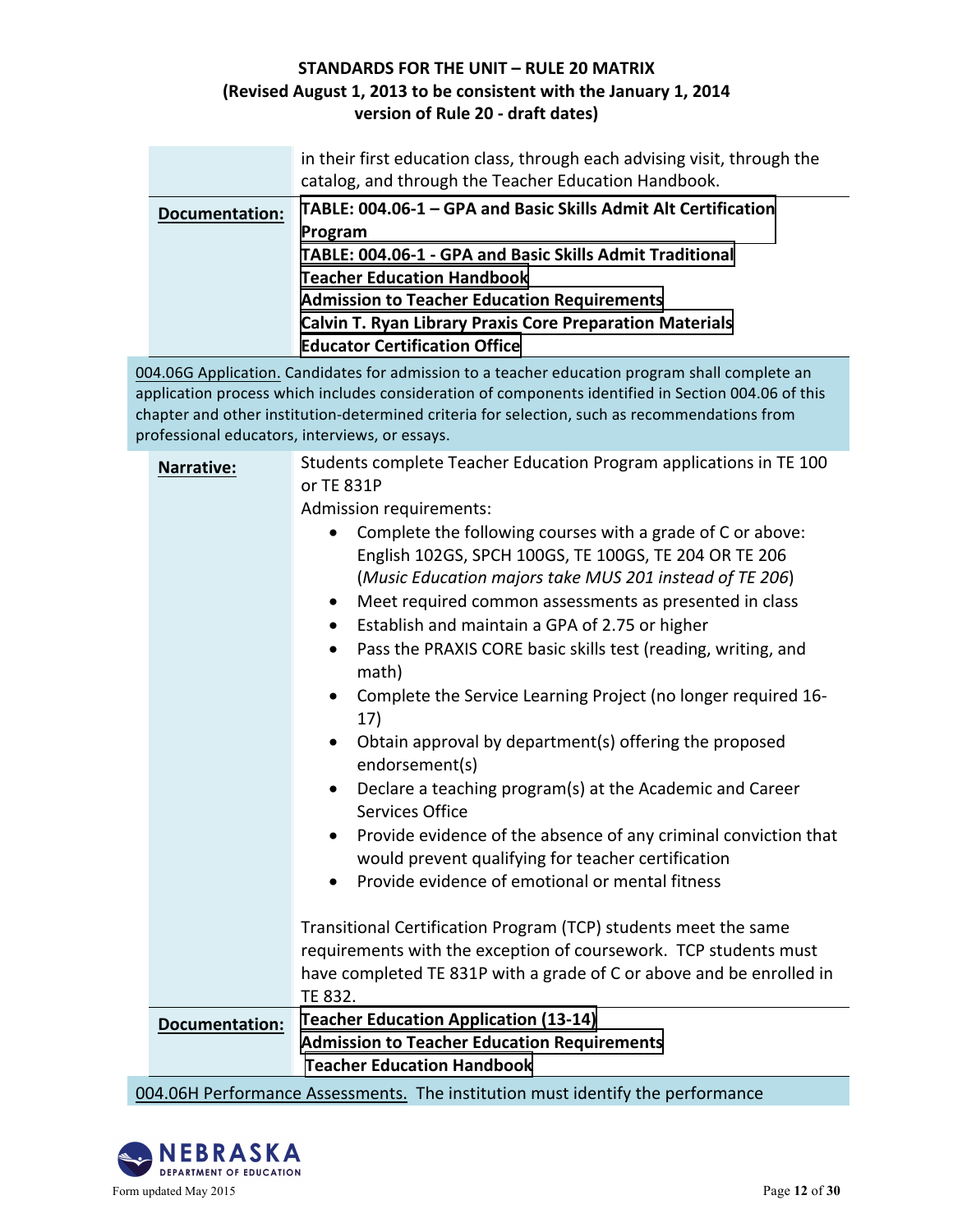| standards and assessments for successful progression and completion of the education<br>programs offered by the unit. |                       |                                                                                                                                                                                                                               |
|-----------------------------------------------------------------------------------------------------------------------|-----------------------|-------------------------------------------------------------------------------------------------------------------------------------------------------------------------------------------------------------------------------|
|                                                                                                                       | <b>Narrative:</b>     | Requirements for program admission and admission to student<br>teaching, as well as gateways to progress from level to level, and<br>requirements for completion of the program have been identified (see<br>Table 004.06-2). |
|                                                                                                                       | <b>Documentation:</b> | TABLE: 004.06-2 - Requirements for program Admission and<br>Progression                                                                                                                                                       |

#### **005 Initial Program Coursework Requirements.**

005.01 General Education Coursework. The institution shall require that all undergraduate candidates meet the institution's general education course requirements. These courses may also be used to meet endorsement requirements. General education course requirements are established by the institution for all students.

|  | <b>Narrative:</b> | Candidates earning a Bachelor of Science or Arts in Education degree<br>must complete the general education requirements of the University<br>of Nebraska at Kearney (45 credit hours) and general education<br>courses specific to certification and endorsement areas. The general<br>education requirements for each endorsement are listed in the<br>Undergraduate Catalog and on the website. They are also listed on<br>each degree plan advising sheet. |
|--|-------------------|----------------------------------------------------------------------------------------------------------------------------------------------------------------------------------------------------------------------------------------------------------------------------------------------------------------------------------------------------------------------------------------------------------------------------------------------------------------|
|--|-------------------|----------------------------------------------------------------------------------------------------------------------------------------------------------------------------------------------------------------------------------------------------------------------------------------------------------------------------------------------------------------------------------------------------------------------------------------------------------------|

| Documentation: Undergraduate Catalog-Elementary Education |
|-----------------------------------------------------------|
| <b>Degree Plans</b>                                       |

005.02 Professional Education Coursework. At least one-sixth of the total credit hour requirement established by the institution for the completion of a degree shall be professional education coursework which may include practicum experiences, but shall not include clinical experiences.

**Narrative:** A professional sequence of courses must be taken for the B.A. in Education, the B.S. in Education, the B.M. in Music Education, and the MA in Curriculum & Instruction (Transitional Certification Concentration). The professional sequence consists of 23-25 total hours (varies by program). This is 19-21% of the total credit hour requirement of 120 hours for the completion of a degree. The Transitional Certificate Program, a graduate program for postbaccalaureate students who wish to pursue an initial teaching certificate, requires a 24-credit professional sequence. This is 20% of the total credit hour requirement of 120 hours for the completion of a degree.

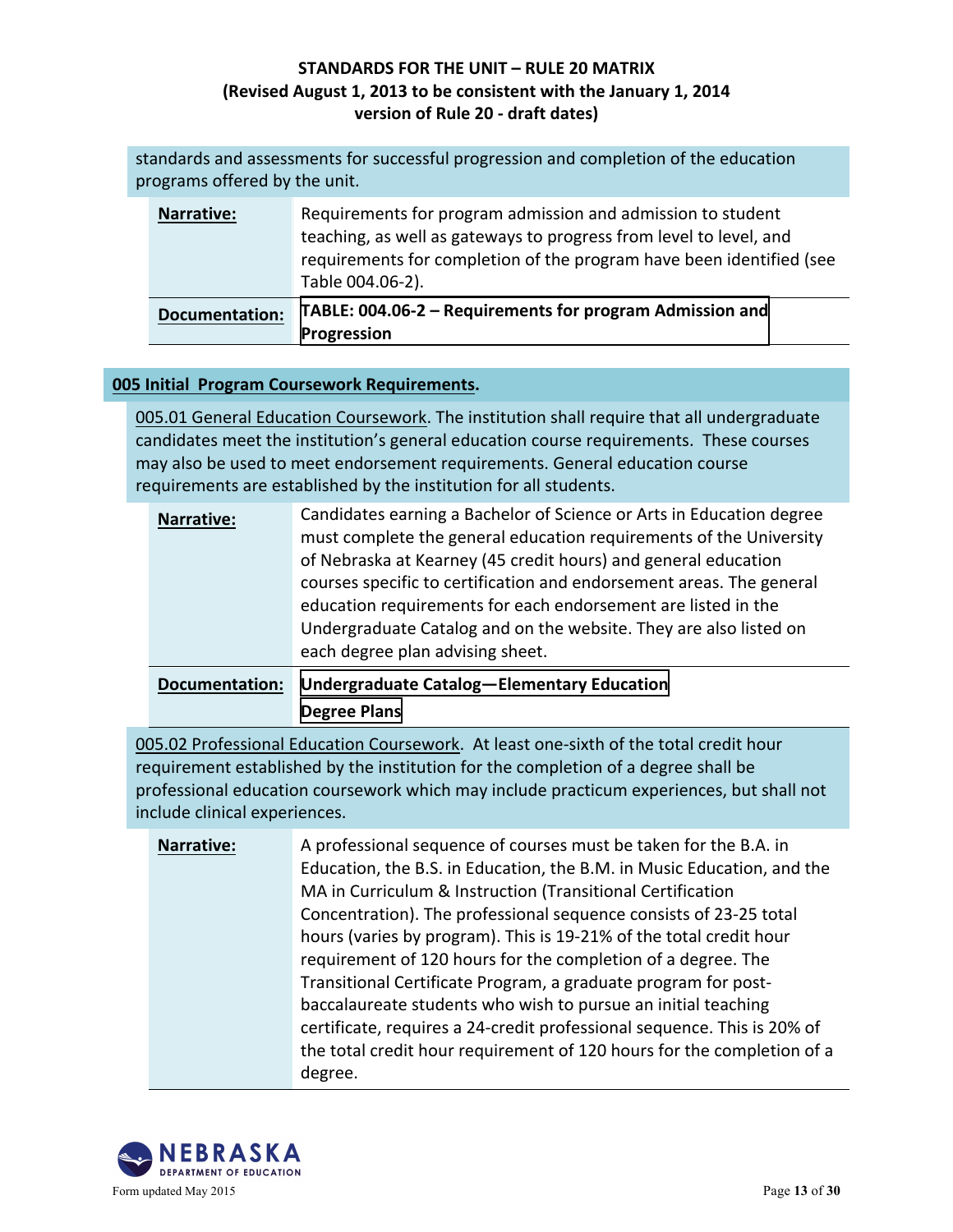| Documentation: Undergraduate Catalog-Teacher Education Professional Sequence |
|------------------------------------------------------------------------------|
| <b>Graduate Catalog-Transitional Certificate Program</b>                     |
| <b>Statement to introduce 005.02A-J</b>                                      |

005.02A Student Development. The candidate understands how students grow and develop, recognizing that patterns of learning and development vary individually within and across the cognitive, linguistic, social, emotional, and physical areas, and designs and implements developmentally appropriate and challenging learning experiences.

| <b>Narrative:</b> | The assessments used to measure this competency were the Case<br>Study of an Individual and the Student Teaching Final Evaluation.<br>Observations and recommendations made based on the Student<br>Teaching Evaluation scores (see Table 005.02-1) are that the mean<br>scores for all endorsements are in the proficient range for both years.<br>The high scores are in Early Childhood and Art K-12, areas in which<br>student development is emphasized. The mean score for Music K-12<br>was the lowest, but is still in the proficient range. Scores indicate<br>students were proficient in their understanding of student |
|-------------------|------------------------------------------------------------------------------------------------------------------------------------------------------------------------------------------------------------------------------------------------------------------------------------------------------------------------------------------------------------------------------------------------------------------------------------------------------------------------------------------------------------------------------------------------------------------------------------------------------------------------------------|
|                   | development.                                                                                                                                                                                                                                                                                                                                                                                                                                                                                                                                                                                                                       |

**Documentation: TABLE: 005.02-1 - Professional Education Competencies** 

005.02B Learning Differences. The candidate uses understanding of individual differences and diverse cultures and communities to ensure inclusive learning environments that enable each student to meet high standards.

| <b>Narrative:</b> | The assessments used to measure this competency were the Case<br>Study of a Lesson, Field Experience Checklist, Case Study of a<br>Classroom, Case Study of a Unit, and the Student Teaching Final<br>Evaluation. Observations and recommendations made based on the<br>Student Teaching Evaluation scores (see Table 005.02-1) are that the<br>mean scores for all endorsements are in the proficient range for both<br>years. The range is low, but still within proficient for this standard.<br>Because of the emphasis on differentiation in SPED and Early<br>Childhood, it is no surprise that these endorsement area scores are the<br>highest. Music scores were the lowest in 2013-14. There is concern for |
|-------------------|-----------------------------------------------------------------------------------------------------------------------------------------------------------------------------------------------------------------------------------------------------------------------------------------------------------------------------------------------------------------------------------------------------------------------------------------------------------------------------------------------------------------------------------------------------------------------------------------------------------------------------------------------------------------------------------------------------------------------|
|                   | ESL being the lowest in 14-15. This instrument will be replaced. The<br>new one will include a column for listing differentiation strategies,<br>along with a column for integrating student engagement strategies. It<br>is hoped that this emphasis will raise candidate skills as well as their<br>scores for this standard across endorsements.                                                                                                                                                                                                                                                                                                                                                                   |

**Documentation: TABLE: 005.02-1 - Professional Education Competencies** 

005.02C Learning Environments. The candidate works with others to create environments

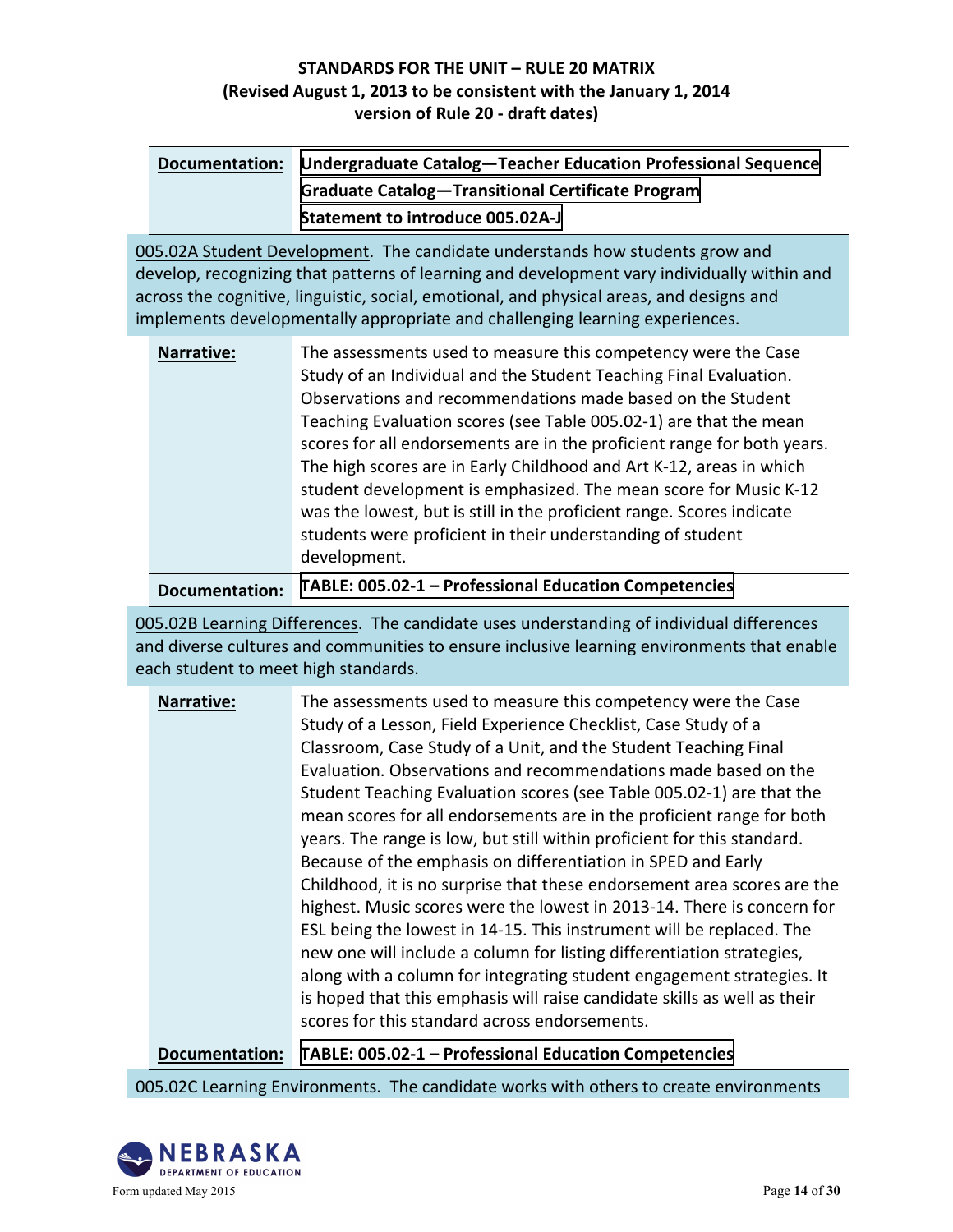that support individual and collaborative learning, and that encourage positive social interaction, active engagement in learning, and self-motivation.

| <b>Narrative:</b> | The assessment used to measure this competency was the Student       |
|-------------------|----------------------------------------------------------------------|
|                   | Teaching Final Evaluation. Observations and recommendations made     |
|                   | based on the Student Teaching Evaluation scores (see Table 005.02-1) |
|                   | are that the mean scores for all endorsements are in the proficient  |
|                   | range for both years. The score range is wide for this standard. Low |
|                   | mean scores are BMIT and English 7-12, which are more content-       |
|                   | oriented areas. Emphasis on team sports may have an influence on the |
|                   | high scores in Health & PE K-12. The added column of Student         |
|                   | Engagement Strategies in the new lesson plan template should raise   |
|                   | candidates' awareness and scores in this standard.                   |

**Documentation: TABLE: 005.02-1 - Professional Education Competencies** 

005.02D Content Knowledge. The candidate understands the central concepts, tools of inquiry, and structures of the discipline(s) he or she teaches and creates learning experiences that make these aspects of the discipline accessible and meaningful for students to assure mastery of the content including the ability to integrate the Nebraska Content Standards (92 NAC 10 Appendices A-D) into instruction.

| <b>Narrative:</b> | The assessments used to measure this competency were the Case<br>Study of a Lesson, Field Experience Checklist, Case Study of a Unit, and<br>the Student Teaching Final Evaluation. Observations and<br>recommendations made based on the Student Teaching Evaluation<br>scores (see Table 005.02-1) are that the mean scores for all<br>endorsements are in the proficient range for both years. The range of<br>scores for this standard is low, but still within the proficient range. |
|-------------------|-------------------------------------------------------------------------------------------------------------------------------------------------------------------------------------------------------------------------------------------------------------------------------------------------------------------------------------------------------------------------------------------------------------------------------------------------------------------------------------------|
|                   | Scores indicate students were proficient in their knowledge of content.                                                                                                                                                                                                                                                                                                                                                                                                                   |
|                   |                                                                                                                                                                                                                                                                                                                                                                                                                                                                                           |

**Documentation: TABLE: 005.02-1 - Professional Education Competencies** 

005.02E Application of Content. The candidate understands how to connect concepts and use differing perspectives to engage students in critical thinking, creativity, and collaborative problem solving related to authentic local and global issues.

| <b>Narrative:</b> | The assessments used to measure this competency were the Case<br>Study of Schools and the Student Teaching Final Evaluation.<br>Observations and recommendations made based on the Student<br>Teaching Evaluation scores (see Table 005.02-1) are that the mean<br>scores for all endorsements are in the proficient range for both years.<br>The range of scores is about mid-point. Scores indicate students were<br>proficient in their application of content. |
|-------------------|--------------------------------------------------------------------------------------------------------------------------------------------------------------------------------------------------------------------------------------------------------------------------------------------------------------------------------------------------------------------------------------------------------------------------------------------------------------------|
|-------------------|--------------------------------------------------------------------------------------------------------------------------------------------------------------------------------------------------------------------------------------------------------------------------------------------------------------------------------------------------------------------------------------------------------------------------------------------------------------------|

**Documentation: TABLE: 005.02-1 - Professional Education Competencies** 

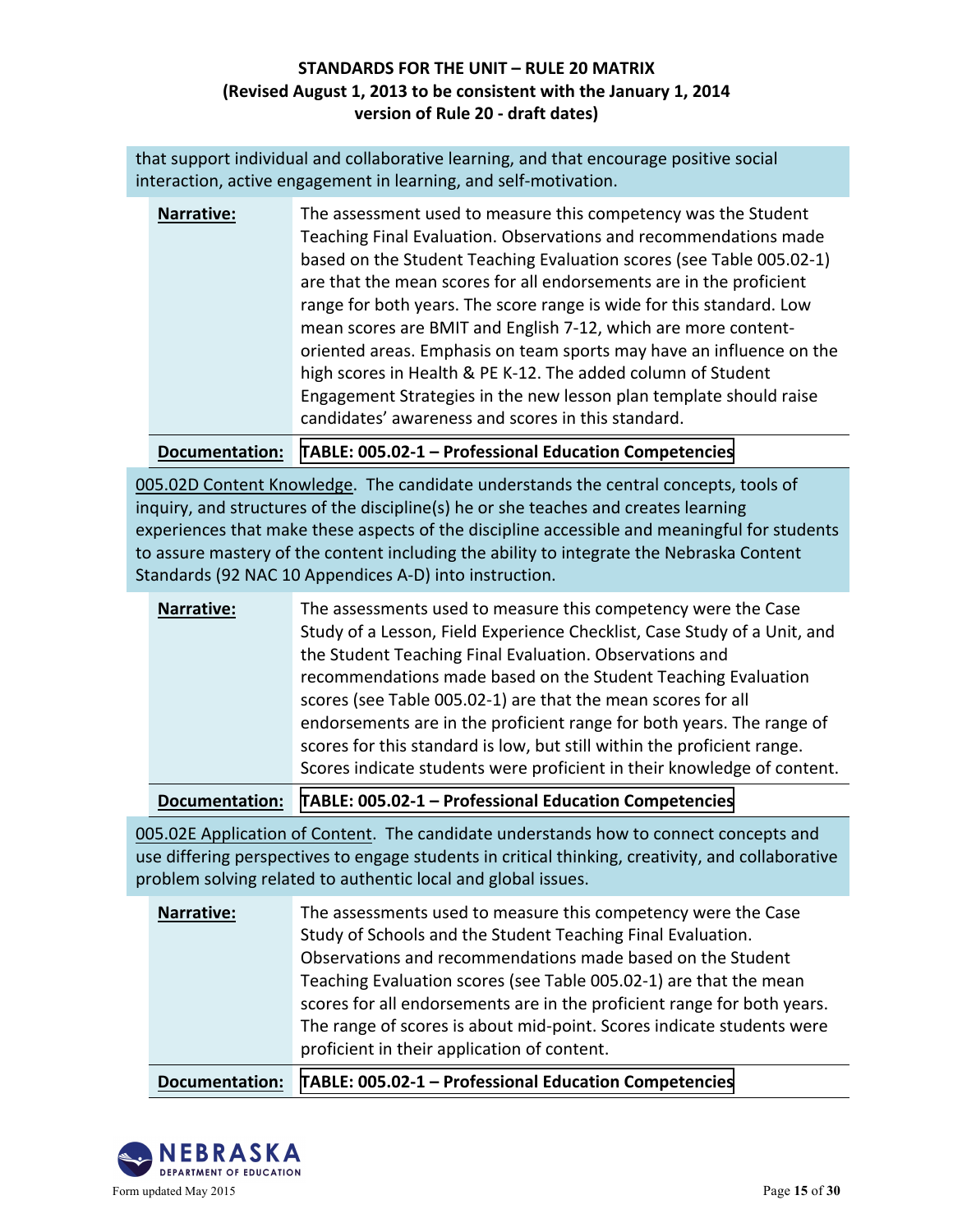005.02F Assessment. The candidate understands and uses multiple methods of assessment to engage students in their own growth, to monitor student progress, and to guide the candidate's and student's decision making.

| Narrative: | The assessments used to measure this competency were the Case           |
|------------|-------------------------------------------------------------------------|
|            | Study of a Lesson, Case Study of a Unit, and the Student Teaching Final |
|            | Evaluation. Observations and recommendations made based on the          |
|            | Student Teaching Evaluation scores (see Table 005.02-1) are that the    |
|            | mean scores for all endorsements are in the proficient range for both   |
|            | years. Art K-12 and Early Childhood provided the highest scores. The    |
|            | lowest is in Music and ESL. The range is low for this standard. This    |
|            | instrument will be replaced. The new assessment instrument will         |
|            | provide more emphasis on using educational strategies to teach          |
|            | content.                                                                |
|            |                                                                         |

**Documentation: TABLE: 005.02-1 - Professional Education Competencies** 

005.02G Planning for Instruction. The candidate plans instruction that supports every student in meeting rigorous learning goals by drawing upon knowledge of content areas, curriculum, cross-disciplinary skills, technology, and pedagogy, as well as knowledge of the student and the community context.

| Narrative: | The assessments used to measure this competency were the Case<br>Study of a Lesson, Field Experience Checklist, Case Study of a Unit, and<br>the Student Teaching Final Evaluation. Observations and<br>recommendations made based on the Student Teaching Evaluation<br>scores (see Table 005.02-1) are that the mean scores for all<br>endorsements are in the proficient range for both years. Note that<br>Health and PE K-12 produced the highest scores for both years.<br>Planning for instruction is a basic component for teaching<br>assessments. However, the new instrument will have a stronger<br>emphasis of looking at the whole unit before making specific lesson<br>plans, which should strengthen candidates' skills and scores in this<br>standard. |
|------------|--------------------------------------------------------------------------------------------------------------------------------------------------------------------------------------------------------------------------------------------------------------------------------------------------------------------------------------------------------------------------------------------------------------------------------------------------------------------------------------------------------------------------------------------------------------------------------------------------------------------------------------------------------------------------------------------------------------------------------------------------------------------------|
|------------|--------------------------------------------------------------------------------------------------------------------------------------------------------------------------------------------------------------------------------------------------------------------------------------------------------------------------------------------------------------------------------------------------------------------------------------------------------------------------------------------------------------------------------------------------------------------------------------------------------------------------------------------------------------------------------------------------------------------------------------------------------------------------|

**Documentation: TABLE: 005.02-1 – [Professional Education](http://unk.edu/academics/coe/_files/nde/00502-1Table-ProfEdCompetencies.pdf) Competencies**

005.02H Instructional Strategies. The candidate understands and uses a variety of instructional strategies to encourage students to develop deep understanding of content areas and their connections, build reading and writing skills, and to apply knowledge in meaningful ways. This includes developing competency for utilizing technology for instruction, assessment, and communication.

**Narrative:** The assessments used to measure this competency were the Case Study of a Lesson, Field Experience Checklist, Case Study of a Unit, and the Student Teaching Final Evaluation. Observations and

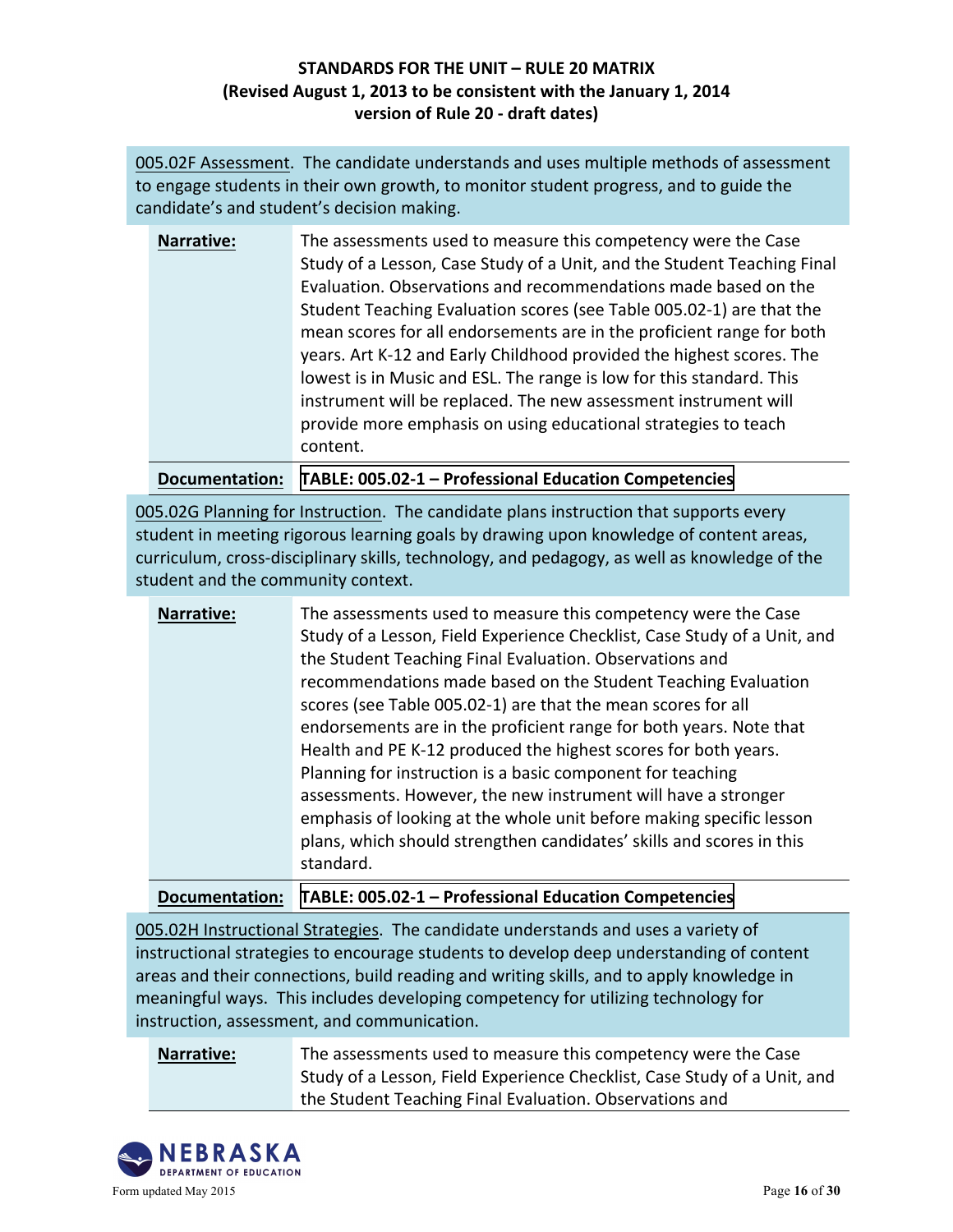recommendations made based on the Student Teaching Evaluation scores (see Table 005.02-1) are that the mean scores for all endorsements are in the proficient range for both years. The range is high for this standard. Music is again the lowest in 2013-14, but 3.35 is a mid-range score. Scores indicate that candidates were well prepared in using instructional strategies.

**Documentation: TABLE: 005.02-1 - Professional Education Competencies** 

005.02I Professional Learning and Ethical Practice. The candidate engages in ongoing professional learning, models ethical professional practice, and uses evidence to continually evaluate his/her practice, particularly the effects of his/her choices and actions on others (students, families, other professionals, and the community), and adapts practice to meet the needs of each student.

| <b>Narrative:</b> | The assessments used to measure this competency were Dispositions,     |
|-------------------|------------------------------------------------------------------------|
|                   | the Case Study of a Lesson, Case Study of a Classroom, Case Study of a |
|                   | Unit, and the Student Teaching Final Evaluation. Observations and      |
|                   | recommendations made based on the Student Teaching Evaluation          |
|                   | scores (see Table 005.02-1) are that the mean scores for all           |
|                   | endorsements are in the proficient range for both years. The range is  |
|                   | high for both years for this standard. Scores indicate that candidates |
|                   | were well prepared in professional learning and ethical practice.      |

**Documentation: TABLE: 005.02-1 – Professional Education Competencies** 

005.02J Leadership and Collaboration. The candidate seeks opportunities to take responsibility for student learning, to collaborate with students, families, colleagues, other school professionals, and community members to ensure student growth, and to advance the profession.

| <b>Narrative:</b> | The assessments used to measure this competency were Dispositions,       |
|-------------------|--------------------------------------------------------------------------|
|                   | Case Study of a Unit, and the Student Teaching Final Evaluation.         |
|                   | Observations and recommendations made based on the Student               |
|                   | Teaching Evaluation scores (see Table 005.02-1) are that the mean        |
|                   | scores for all endorsements are in the proficient range for both years.  |
|                   | The range of scores is in mid-point for both years. Scores indicate that |
|                   | candidates were prepared for leadership and collaboration.               |

#### **Documentation: TABLE: 005.02-1 - Professional Education Competencies**

005.02K Human Relations. The institution shall offer training integrated into a required course or combination of required courses which shall be designed to lead to the following skills as enumerated in  $79-807(6)$  R.R.S.:

005.02K1 An awareness and understanding of the values, lifestyles, contributions, and history of a pluralistic society;

![](_page_16_Picture_11.jpeg)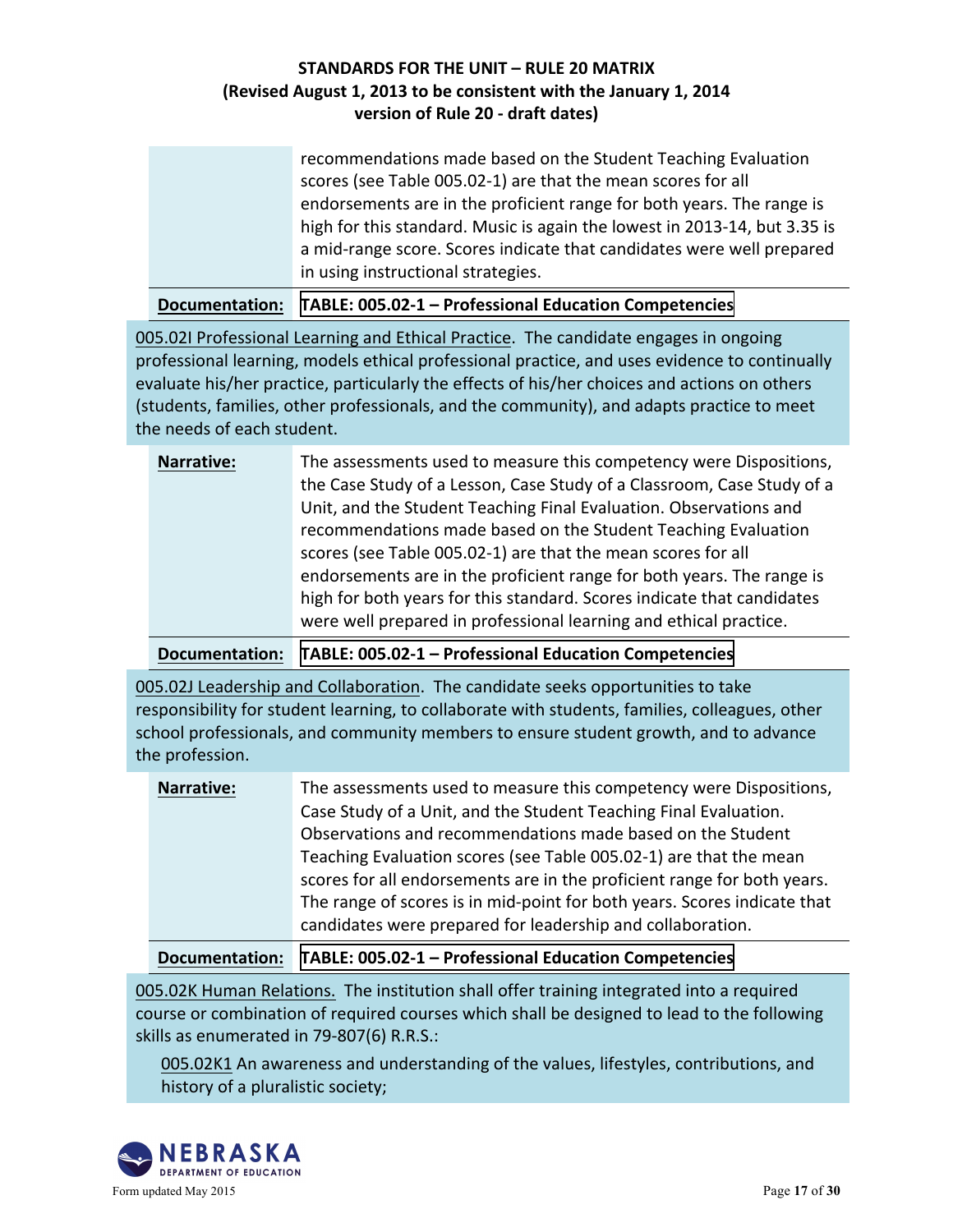005.02K2 The ability to recognize and deal with dehumanizing biases, including, but not limited to, sexism, racism, prejudice, and discrimination, and an awareness of the impact such biases have on interpersonal relations;

005.02K3 The ability to translate knowledge of human relations into attitudes, skills, and techniques which result in favorable experiences for students;

005.02K4 The ability to recognize the ways in which dehumanizing biases may be reflected in instructional materials;

005.02K5 Respect for human dignity and individual rights; and

005.02K6 The ability to relate effectively to other individuals and to groups in a pluralistic society other than the applicant's own.

| <b>Narrative:</b> | UNK Educator Preparation Programs offer training in human relations    |
|-------------------|------------------------------------------------------------------------|
|                   | in three different ways. First, teachers in the initial certification  |
|                   | program receive training through integration of topics and issues into |
|                   | TE 100, TE 206, and PSCI 110. Second, professionals seeking            |
|                   | certification in the state of Nebraska who have not taken UNK's        |
|                   | professional sequence can take the course, TE 408/808P Human           |
|                   | Relations. Finally, candidates taking alternative pathways to          |
|                   | certification, such as TCP and Post Bacc students, receive training    |
|                   | integrated into TE 833, TE 831, and TE 832. See Table 005.02K for      |
|                   | details and sample assessment with data table.                         |

#### **Documentation: TABLE: 005.02-1 - Professional Education Competencies**

005.02L Special Education. The institution will require one or more courses which provide candidates with systematic and continuing opportunities to develop knowledge, skills, and professional dispositions for teaching students with disabilities including the areas enumerated by  $79-807(7)$  R.R.S.:

005.02L1 Knowledge of the exceptional educational needs of the disabilities defined by section 79-1118.01 R.R.S.;

005.02L2 Knowledge of the major characteristics of each disability defined by Section 79-1118.01 R.R.S. in order to recognize its existence in children;

005.02L3 Knowledge of various alternatives for providing the least restrictive environment for children with disabilities;

005.02L4 Knowledge of methods of teaching children with disabilities in the regular classroom; and

005.02L5 Knowledge of prereferral alternatives, referral systems, multidisciplinary team responsibilities, the individualized education plan process, and the placement process.

**Narrative:** UNK Educator Preparation Programs offer training in special education to the general education practitioner in three different ways. First, teachers in the initial certification program receive training through integration of topics and issues into TE 204 and TE 411. Second,

![](_page_17_Picture_15.jpeg)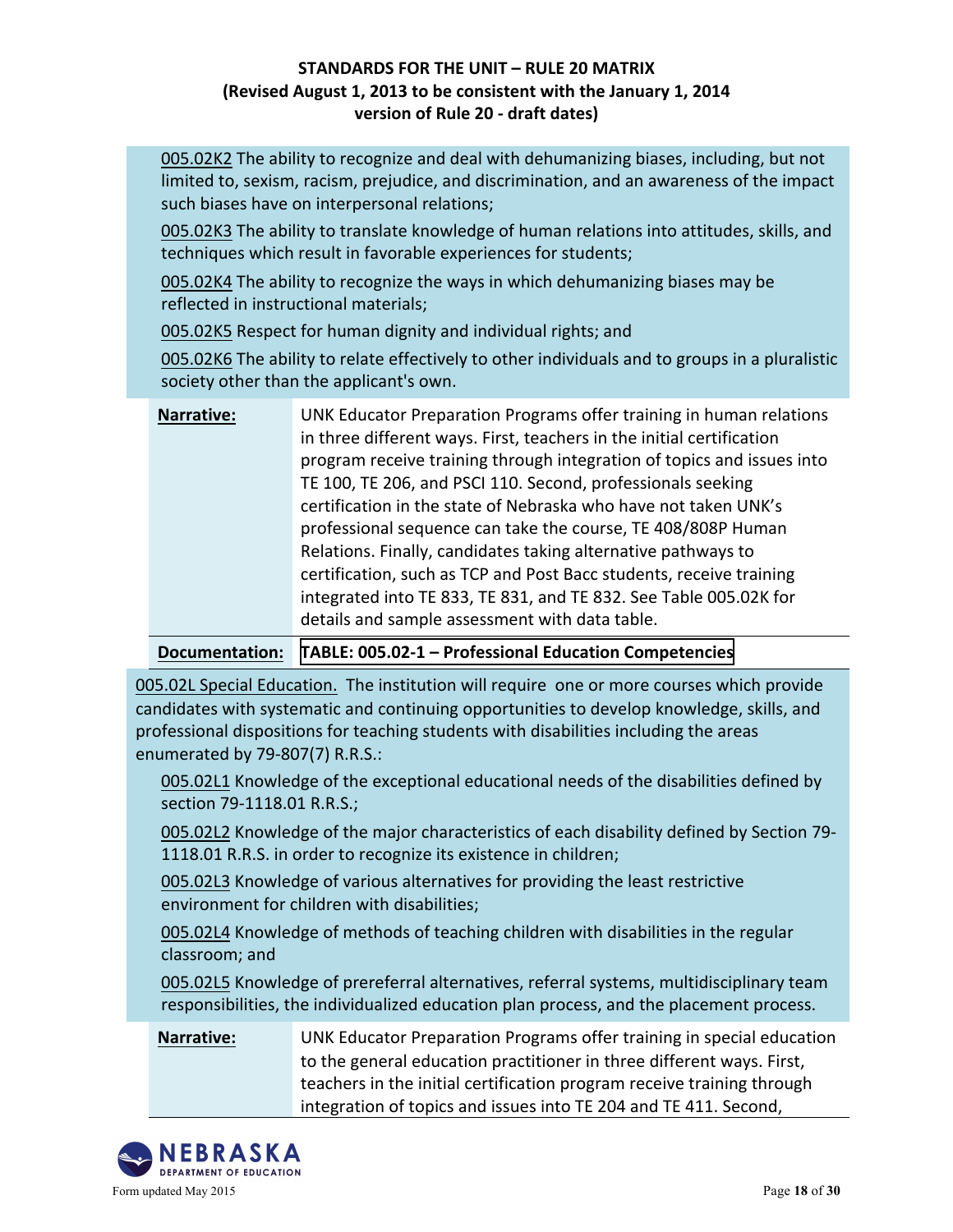professionals seeking certification in the state of Nebraska who have not taken UNK's professional sequence can take the course, TESE 421/821 Individuals with Exceptionalities. Finally, candidates taking alternative pathways to certification, such as TCP and Post Bacc students, receive training integrated into TE 833, TE 831, and TE 832. See Table 005.02L for details and sample assessment with data table.

**Documentation: TABLE: 005.02-1 - Professional Education Competencies** 

#### **005.03 Field Experience**

005.03 Field Experience Coursework. The institution shall require practicum and clinical experiences that provide candidates opportunities to work with students and school partners to develop knowledge, skills, and professional dispositions. When viewed as a whole, field experiences are central to candidate preparation and shall provide opportunities to work with diverse students which may include, but is not limited to, differences based on ethnicity, race, socioeconomic status, gender, exceptionalities, and language.

005.03A Initial Program Field Experience. These experiences shall range from candidate interaction with students to assuming responsibility for instructional planning and implementation, and assessment of student learning.

| <b>Narrative:</b>     | Candidates are required to complete professional education<br>coursework and participate in initial program field experiences. For<br>initial certification, the coursework and school visits are completed in<br>TE 100, TE 204, and TE 206.                                                                                                                                                                       |
|-----------------------|---------------------------------------------------------------------------------------------------------------------------------------------------------------------------------------------------------------------------------------------------------------------------------------------------------------------------------------------------------------------------------------------------------------------|
|                       | For TCP and OPB candidates, satisfactory completion of a minimum of<br>100 clock hours of field experience prior to the beginning of student<br>teaching is also required. TCP candidates are employed as teachers<br>and thereby complete their field experience as part of their<br>employment. These School-Based Teaching/Field Experiences are<br>documented by course instructors and host/employing schools. |
|                       | Specific practicums and clinical practice experiences for Speech<br>Language Pathologist and School Psychologist are listed in Table<br>$005.03 - 1.$                                                                                                                                                                                                                                                               |
| <b>Documentation:</b> | TABLE: 005.03-1 - Field Experience for Initial Certification (This<br>includes Speech Language Pathologist and School Psychologist)<br><b>Teacher Education Handbook</b><br><b>CDIS Handbook</b><br><b>School Psychology Handbook</b>                                                                                                                                                                               |

005.03A1 Practicum experience consists of a minimum of one hundred (100) clock hours of

![](_page_18_Picture_8.jpeg)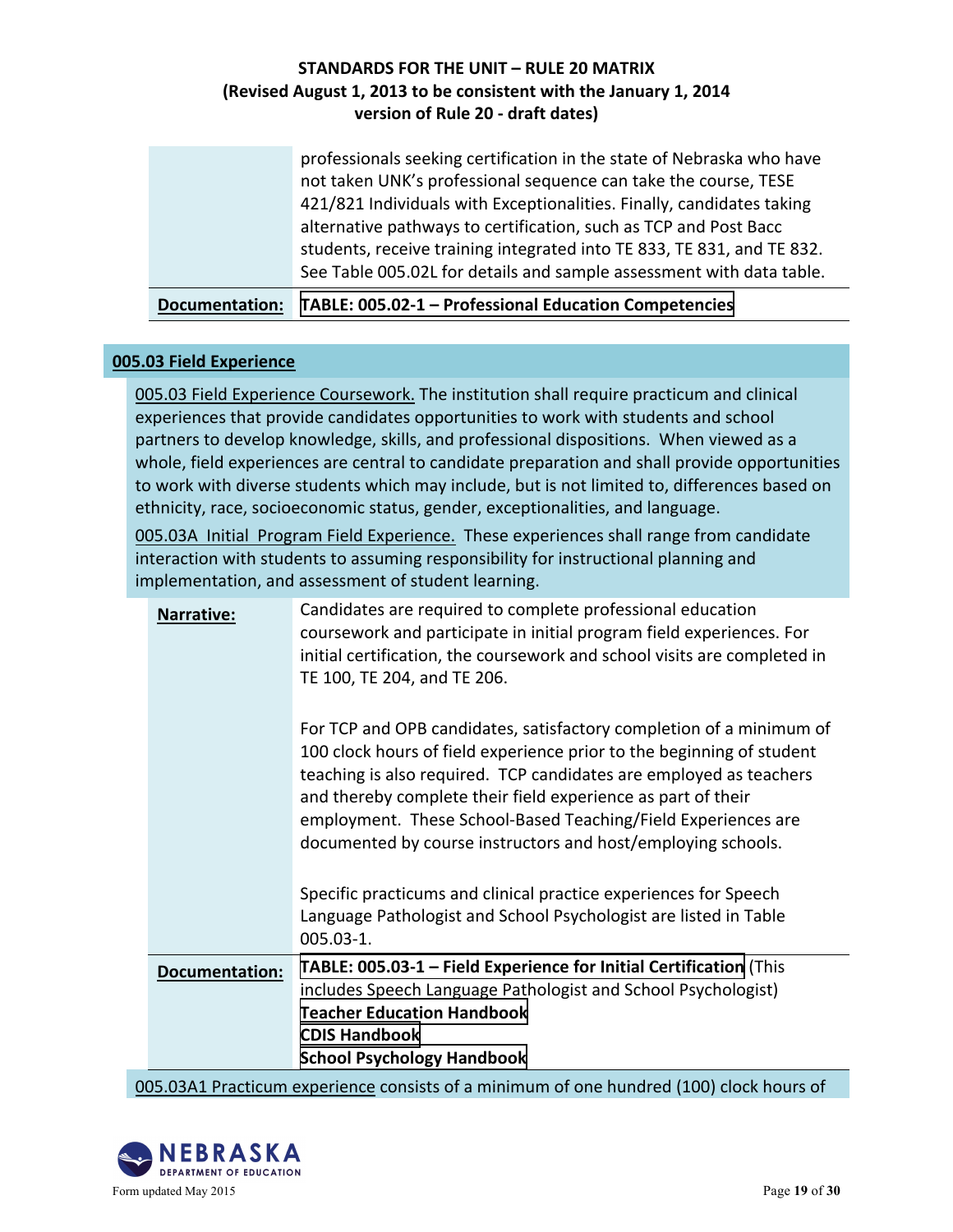contact with students. Field-based practicum experiences are completed prior to clinical practice and provide opportunities for candidates to observe, assist, tutor, instruct, or conduct research. Practicum experiences may occur in settings such as school systems, or other settings serving students.

| <b>Narrative:</b>     | At minimum, 100 hours of field experience must be completed by UNK<br>teacher candidates prior to student teaching. Opportunities to work<br>with diverse populations are built into specific field experiences (see<br>Table 005.03-1).                                                                                                                                                                            |
|-----------------------|---------------------------------------------------------------------------------------------------------------------------------------------------------------------------------------------------------------------------------------------------------------------------------------------------------------------------------------------------------------------------------------------------------------------|
|                       | For TCP and OPB candidates, satisfactory completion of a minimum of<br>100 clock hours of field experience prior to the beginning of student<br>teaching is also required. TCP candidates are employed as teachers<br>and thereby complete their field experience as part of their<br>employment. These School-Based Teaching/Field Experiences are<br>documented by course instructors and host/employing schools. |
|                       | Specific practicums and clinical practice experiences for Speech<br>Language Pathologist and School Psychologist are listed in Table<br>005.03-1.                                                                                                                                                                                                                                                                   |
| <b>Documentation:</b> | <b>Teacher Education Handbook</b>                                                                                                                                                                                                                                                                                                                                                                                   |
|                       | <b>Field Experiences Handbook</b>                                                                                                                                                                                                                                                                                                                                                                                   |
|                       | <b>CDIS Handbook</b>                                                                                                                                                                                                                                                                                                                                                                                                |

**[School Psychology Handbook](http://unk.edu/academics/coe/_files/nde2/School Psychology Handbook.pdf)**

005.03A2 Clinical Practice. The institution shall require a clinical practice experience for initial teacher certification in which candidates demonstrate knowledge, skills, and professional dispositions by assuming responsibility for whole class instruction in the area of the endorsement and within the grade level for which they are preparing.

| <b>Narrative:</b> | UNK undergraduate teacher candidates are required to complete a<br>clinical practice experience for initial teacher certification in TE 400<br>Student Teaching. TCP and OBP candidates complete clinical practice in<br>TE 834P, TE 835P, and TE 836P. In each case, candidates demonstrate<br>knowledge, skills, and professional dispositions by assuming<br>responsibility for whole class instruction in the area of the<br>endorsement and within the grade level for which they are preparing.<br>Specific practicums and clinical practice experiences for Speech<br>Language Pathologist and School Psychologist are listed in Table<br>$005.03 - 1.$ |
|-------------------|----------------------------------------------------------------------------------------------------------------------------------------------------------------------------------------------------------------------------------------------------------------------------------------------------------------------------------------------------------------------------------------------------------------------------------------------------------------------------------------------------------------------------------------------------------------------------------------------------------------------------------------------------------------|
| Documentation:    | <b>Teacher Education Handbook</b>                                                                                                                                                                                                                                                                                                                                                                                                                                                                                                                                                                                                                              |
|                   |                                                                                                                                                                                                                                                                                                                                                                                                                                                                                                                                                                                                                                                                |

![](_page_19_Picture_6.jpeg)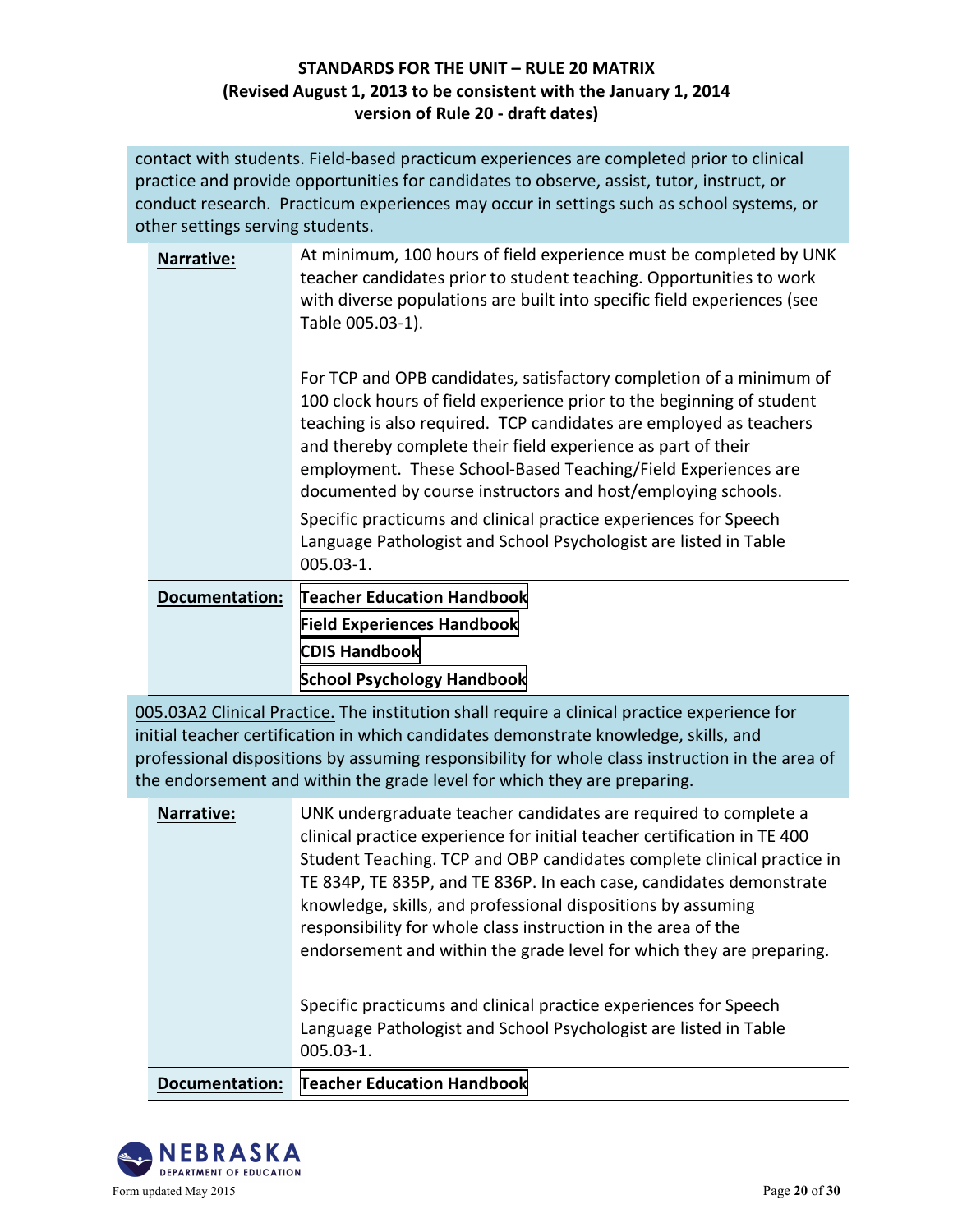| <b>Student Teaching Handbook F2015</b> |
|----------------------------------------|
| <b>CDIS Handbook</b>                   |
| <b>School Psychology Handbook</b>      |

005.03A2a The institution shall have a clear statement of policies and procedures relating to clinical practice which shall be made available, together with the Standards for Professional Practices Criteria in 92 NAC 27, to all persons involved in the clinical practice experience.

| <b>Narrative:</b>     | The established student teaching policies and practices are outlined in |
|-----------------------|-------------------------------------------------------------------------|
|                       | the University Catalog and are clarified in detail in the Student       |
|                       | Teaching Handbook; included in the handbook are the responsibilities    |
|                       | of student teachers, cooperating teachers, university supervisors and   |
|                       | administrators; state rules and regulations concerning student          |
|                       | teaching; standards for professional practices; evaluation procedures   |
|                       | and assessments; and due process information. The Director of Field     |
|                       | Experiences provides information prior to student teaching at the       |
|                       | mandatory pre-student teaching workshop; during student teaching,       |
|                       | information is provided through the seminar, email and Blackboard.      |
| <b>Documentation:</b> | <b>Undergraduate Catalog</b>                                            |
|                       | <b>Student Teaching Handbook F2015</b>                                  |
|                       | <b>Teacher Education Handbook</b>                                       |

005.03A2b All clinical practice shall be conducted in a Nebraska school system, or in an approved, accredited or otherwise legally operated school in another state or an Englishspeaking school in another country where teachers and administrators in the school are required by law or regulation to be certificated by the state or nation's educational authority.

| <b>Narrative:</b>     | Teacher candidates are placed in schools across Nebraska and in the<br>Alief Independent School District (Houston, TX) for the student<br>teaching experience, based on candidates' requests. Contracts<br>outlining the placement expectations for the student teaching<br>experience are signed with each district. Candidates who have reasons<br>to student teach out of state may appeal to the Director of Field |
|-----------------------|------------------------------------------------------------------------------------------------------------------------------------------------------------------------------------------------------------------------------------------------------------------------------------------------------------------------------------------------------------------------------------------------------------------------|
| <b>Documentation:</b> | Experiences.<br><b>Undergraduate Catalog</b>                                                                                                                                                                                                                                                                                                                                                                           |
|                       | <b>Student Teaching Handbook F2015</b>                                                                                                                                                                                                                                                                                                                                                                                 |
|                       |                                                                                                                                                                                                                                                                                                                                                                                                                        |
|                       | <b>Teacher Education Handbook</b>                                                                                                                                                                                                                                                                                                                                                                                      |

005.03A2c The institution shall engage with school partners on a regular and ongoing basis to develop and communicate the roles and responsibilities of candidates, college supervisors, cooperating educators, and other school personnel; to provide opportunities for school partners to provide input to the program regarding candidate placements, candidate performance, and program improvement; and to develop opportunities for faculty and

![](_page_20_Picture_7.jpeg)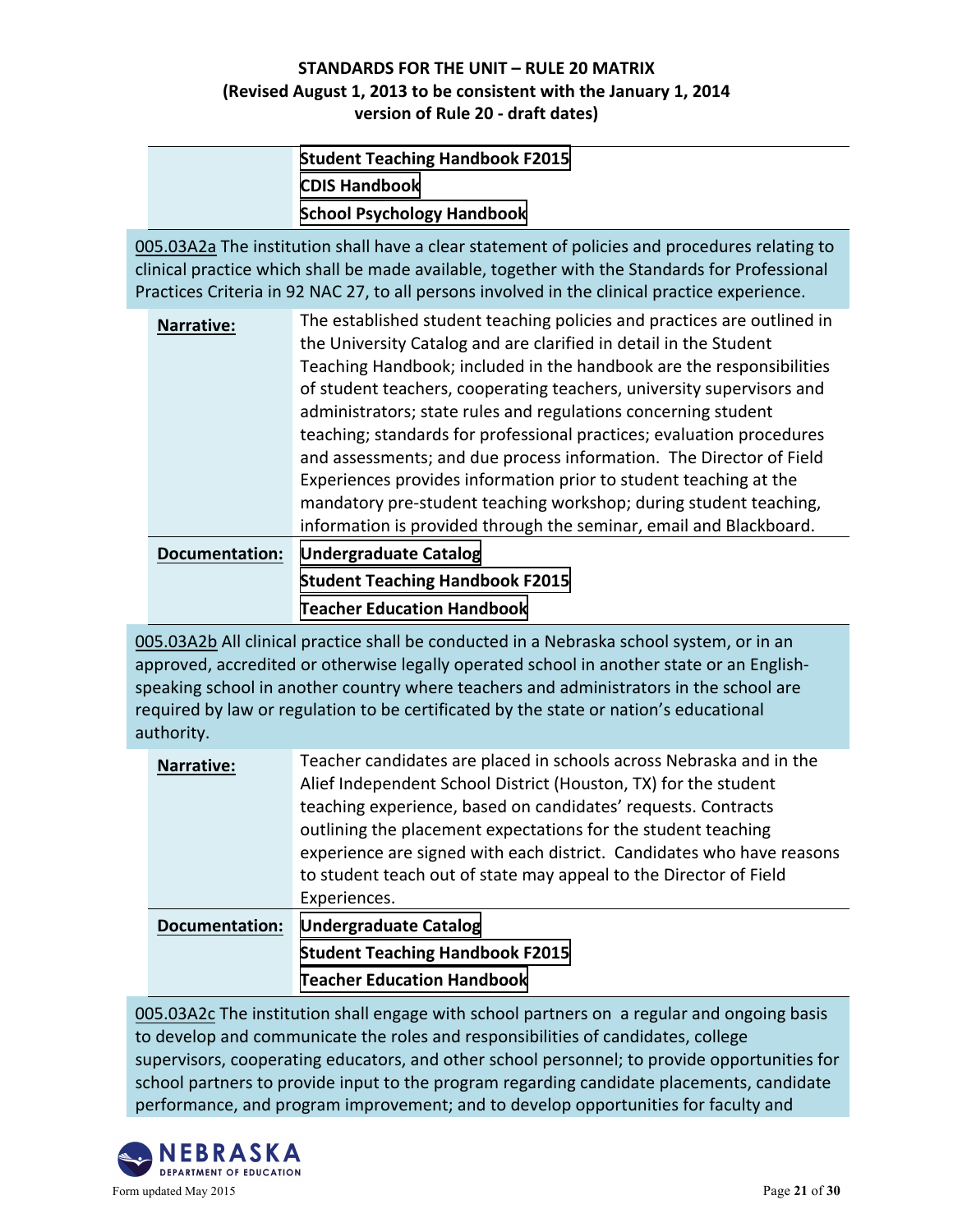|                       | school-based educators to work collaboratively to enhance candidate development.                                                                                                                                                                                                                                                                    |
|-----------------------|-----------------------------------------------------------------------------------------------------------------------------------------------------------------------------------------------------------------------------------------------------------------------------------------------------------------------------------------------------|
| <b>Narrative:</b>     | Since 1999 UNK EPPs have had a strong network of partner schools.<br>The Teacher Education Dept. employs a Director of the Network of<br>Partner Schools whose responsibility it is to communicate, seek input,<br>and develop relationships with administrators of the partner schools.<br>The goals of the UNK Network of Partner Schools are to: |
|                       | Improve PK-16 Student Academic Achievement: A<br>1.<br>collaborative effort between the UNK College of Education and the<br>Network of Partner Schools to maximize our resources and efforts to<br>improve the learning of PK-16 students.                                                                                                          |
|                       | Prepare Prospective Teachers: A collaborative effort between<br>2.<br>the UNK College of Education and the Network of Partner Schools to<br>maximize our resources and efforts to improve the quality of the<br>teacher candidates by providing a series of valid experiences during<br>their preparation in Teacher Education.                     |
|                       | Provide Professional Development for Practicing Educators: A<br>3.<br>collaborative effort between the UNK College of Education and the<br>Network of Partner Schools to provide professional growth in-service<br>programs to educators within the Network.                                                                                        |
|                       | Develop Inquiry Projects: A collaborative effort between the<br>4.<br>UNK College of Education and the Network of Partner Schools to<br>maximize our resources and efforts to provide opportunities for<br>research projects for pre-service and professional educators that are of<br>mutual interest and benefit to our schools.                  |
|                       | Additionally, the EPP has established a UNK Advisory Council on<br>Teacher Education made up of PK-12 partner school administrators,<br>UNK faculty, administration, librarian, and students. This board meets<br>twice per year to discuss candidate performance and program<br>improvement.                                                       |
| <b>Documentation:</b> | <b>Network of Partner Schools Administrator List</b>                                                                                                                                                                                                                                                                                                |
|                       | <b>Goals of the UNK Network of Partner Schools</b>                                                                                                                                                                                                                                                                                                  |
|                       | <b>Partner Schools Application Form</b>                                                                                                                                                                                                                                                                                                             |
|                       | Agenda from the latest UNK Advisory Council on Teacher Education                                                                                                                                                                                                                                                                                    |
|                       | Member List of the UNK Advisory Council on Teacher Education                                                                                                                                                                                                                                                                                        |

005.03A2c1 The institution shall negotiate written agreements delineating the roles and responsibilities of candidates in clinical practice, college supervisors, and the cooperating educators. 

![](_page_21_Picture_3.jpeg)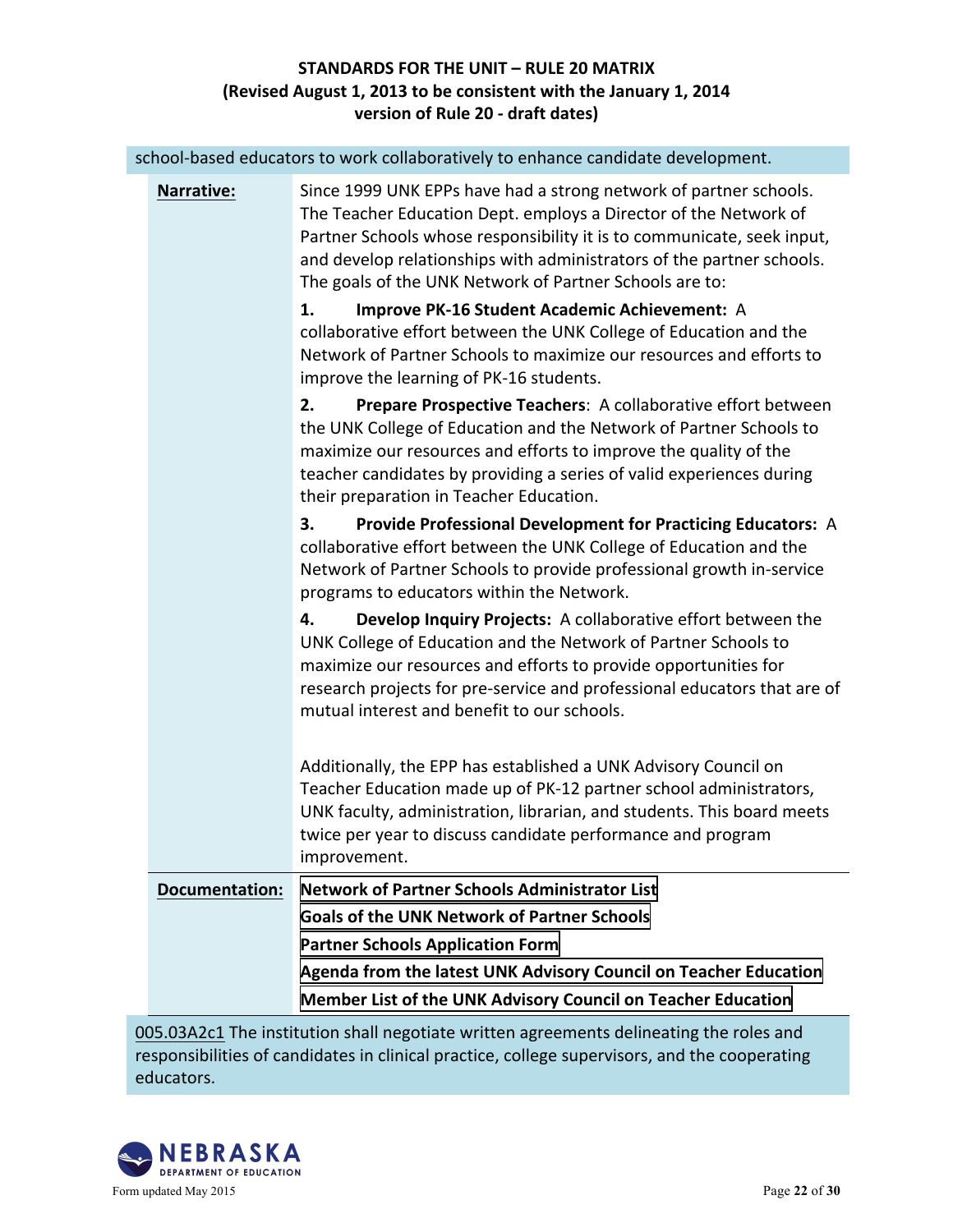| <b>Narrative:</b>     | Teacher candidates are placed in schools across Nebraska and in the<br>Alief Independent School District (Houston, TX) for the student<br>teaching experience, based on candidates' requests. Contracts<br>outlining the placement expectations for the student teaching<br>experience are signed with each district. Candidates who have reasons<br>to student teach out of state may appeal to the Director of Field<br>Experiences. |
|-----------------------|----------------------------------------------------------------------------------------------------------------------------------------------------------------------------------------------------------------------------------------------------------------------------------------------------------------------------------------------------------------------------------------------------------------------------------------|
| <b>Documentation:</b> | <b>Undergraduate Catalog</b>                                                                                                                                                                                                                                                                                                                                                                                                           |
|                       | <b>Contract</b>                                                                                                                                                                                                                                                                                                                                                                                                                        |
|                       | <b>Placement Letter</b>                                                                                                                                                                                                                                                                                                                                                                                                                |
|                       | <b>Student Teaching Handbook F2015</b>                                                                                                                                                                                                                                                                                                                                                                                                 |

005.03A2d The institution shall require a clinical practice experience equivalent to:

005.03A2d1 A minimum of one (1) semester (at least fourteen (14) full-day weeks) for one  $(1)$  field endorsement; one  $(1)$  field endorsement and one  $(1)$  subject endorsement which is a content area specified in the field endorsement and is at the same grade level; or up to two (2) subject endorsements at the same grade level;

005.03A2d2 A minimum of eighteen (18) full-day weeks for two (2) field endorsements; one  $(1)$  field endorsement and one  $(1)$  subject endorsement which is not a content area specified in the field endorsement; one  $(1)$  field endorsement and one  $(1)$  subject endorsement which is a content area specified in the field endorsement but is not at the same grade level; or two (2) subject endorsements which are not at the same grade level;

005.03A2d3 A minimum of an additional nine (9) full-day weeks for each field or subject endorsement added to those described in Section 005.03A2d1 or Section 005.03A2d2 of this chapter.

| <b>Narrative:</b> | Arrangements are made for students who qualify to complete their      |
|-------------------|-----------------------------------------------------------------------|
|                   | student teaching requirement in schools located in Nebraska and other |
|                   | states. Most pre-student teaching and student teaching field          |
|                   | experiences take place in schools that are members of UNK Network of  |
|                   | Partner Schools. UNK teacher candidates will complete a minimum of    |
|                   | 16 weeks (12 credit hours) of all-day student teaching. Some teacher  |
|                   | candidates who pursue more than one endorsement will be required      |
|                   | to complete 20 weeks of student teaching (17 credit hours) or more,   |
|                   | depending on the endorsement. If there is a third endorsement, we     |
|                   | require another semester of 16 weeks.                                 |

### **Documentation: [Undergraduate Catalog](http://www.unk.edu/academic_affairs/academic_publications/catalogs.php)**

005.03A2e The institution shall ensure that a minimum of five (5) formal observations by faculty shall be conducted during clinical practice for candidates preparing for initial level teaching certification. Three (3) observations must be on site and two (2) of the observations may be conducted utilizing technology which allows for visual contact between the parties.

![](_page_22_Picture_9.jpeg)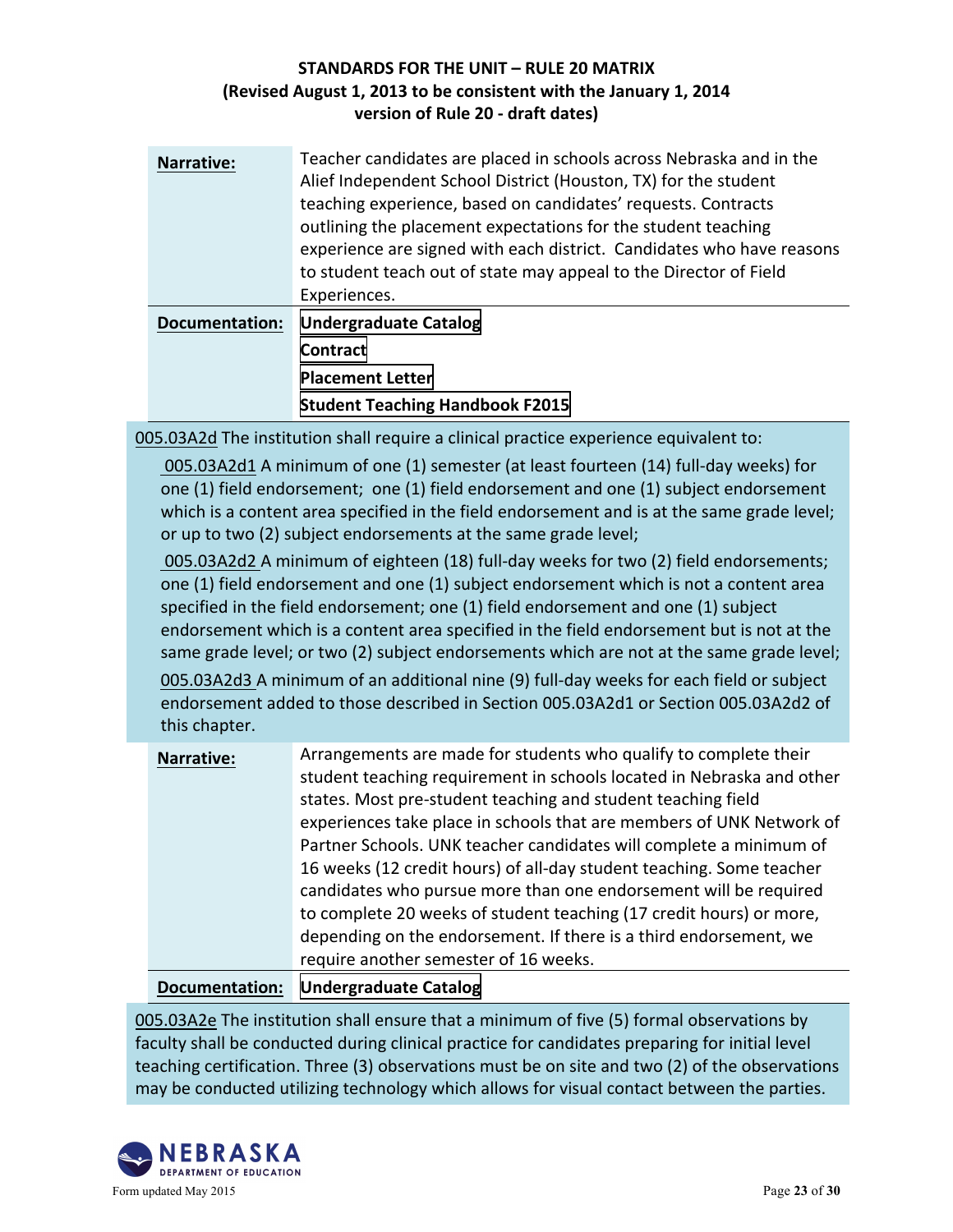| <b>Narrative:</b> | University supervisors make a minimum of five onsite visits with<br>student teachers. The Director of Field Experiences maintains an<br>ongoing dialogue with university supervisors. Additional visits are<br>established on an as-needed basis. |
|-------------------|---------------------------------------------------------------------------------------------------------------------------------------------------------------------------------------------------------------------------------------------------|
| Documentation:    | <b>Student Teaching Handbook F2015</b>                                                                                                                                                                                                            |
|                   | <b>Supervisors Web Page</b>                                                                                                                                                                                                                       |

005.03B Speech Language Pathology and School Psychologist Preparation Programs at the Initial Teacher Certification Level Field Experience. The institution shall ensure that a minimum of three (3) formal onsite observations by faculty shall be conducted.

| <b>Narrative:</b> | Speech Lang. Path: In keeping with Rule 20, the CDIS internship<br>coordinator provides three formal, onsite observations of each<br>graduate Speech Language Pathology candidate at their school<br>internship site. These visits are arranged by the CDIS internship<br>coordinator. The observations include observing the student and<br>meeting with the on-site, certified SLP supervisor, who oversees the<br>student on a regular basis. |
|-------------------|--------------------------------------------------------------------------------------------------------------------------------------------------------------------------------------------------------------------------------------------------------------------------------------------------------------------------------------------------------------------------------------------------------------------------------------------------|
|                   | School Psychologist: Each CSP 921 and 922 practicum student is<br>assigned to a site-based supervisor who holds a valid NDE certificate as<br>a school psychologist or, in a non-school setting, is a licensed                                                                                                                                                                                                                                   |

a school psychologist or, in a non-school setting, is a licensed psychologist or licensed social worker. All sites and supervisors must be cleared by the faculty (practicum and program coordinators). The site supervisor provides one hour of planned, face-to-face, individualized supervision each week. Site supervisors model professional activities and also directly observe the practicum student in the school setting, providing feedback and suggestions for improvement. Practicum students attend and meet with the university faculty and peers for group supervision and feedback during the scheduled practicum class on a weekly basis.

**Documentation: [CDIS Handbook, p. 16](http://unk.edu/academics/coe/_files/nde/CDIS Handbook Fall 2016 updated 72516.pdf) School Psychology Handbook, p. 41** 

### **006 Advanced Program Field Experience.**

006.01 The institution shall have a clear statement of policies and procedures relating to field experiences which shall be made available, together with the Standards for Professional Practices Criteria in 92 NAC 27, to all persons involved in the field experience.

006.02 Institutions shall require field experiences for advanced certification programs.

**Narrative:** UNK EPP has a clear statement of policies and procedures relating to

![](_page_23_Picture_10.jpeg)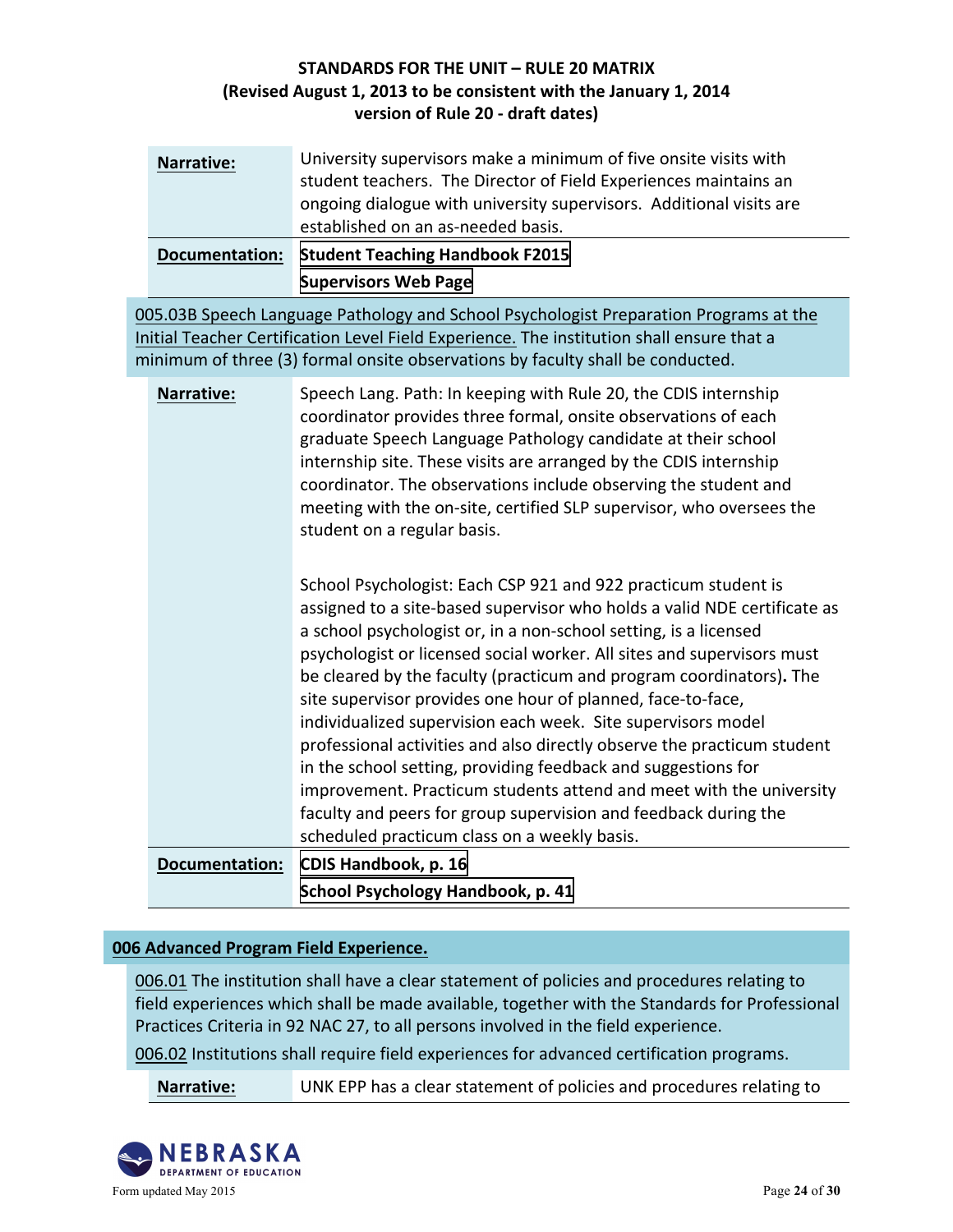|                       | advanced program field experiences, and this information is made<br>available through the UNK Office of Educator Certification web page<br>and the Graduate Admissions web page.                                  |
|-----------------------|-------------------------------------------------------------------------------------------------------------------------------------------------------------------------------------------------------------------|
| <b>Documentation:</b> | TABLE: 006.02-1 - Field Experience by Advanced Program (This<br>includes Administrative Certificates and Endorsements)<br><b>Policies and Procedures Relating to Advanced Program Field</b><br><b>Experiences</b> |

006.03 All clinical practice shall be conducted in a Nebraska school system, or in an approved, accredited or otherwise legally operated school in another state or an Englishspeaking school in another country where teachers and administrators in the school are required by law or regulation to be certificated by the state or nation's educational authority.

| <b>Narrative:</b>     | It is the practice of all UNK advanced program coordinators to place<br>candidates in a Nebraska school system, or in an approved, accredited<br>or otherwise legally operated school in another state or an English-<br>speaking school in another country with legally certified teachers. |
|-----------------------|----------------------------------------------------------------------------------------------------------------------------------------------------------------------------------------------------------------------------------------------------------------------------------------------|
| <b>Documentation:</b> | <b>Policies and Procedures Relating to Advanced Program Field</b><br><b>Experiences</b><br><b>Graduate Degrees and Programs</b>                                                                                                                                                              |

006.04 The institution shall engage with school partners on a regular and ongoing basis to develop and communicate the roles and responsibilities of candidates, college supervisors, cooperating educators, and other school personnel; to provide opportunities for school partners to provide input to the program regarding candidate placements, candidate performance, and program improvement; and to develop the skills of faculty and schoolbased educators to work collaboratively to enhance candidate development.

| <b>Narrative:</b>     | UNK department chairs and/or advanced program coordinators<br>engage regularly with school partners to communicate the roles and<br>responsibilities of all parties involved in the field experiences and<br>clinical practices of their respective programs in order to enhance<br>candidate development. |
|-----------------------|------------------------------------------------------------------------------------------------------------------------------------------------------------------------------------------------------------------------------------------------------------------------------------------------------------|
| <b>Documentation:</b> | <b>Policies and Procedures Relating to Advanced Program Field</b><br><b>Experiences</b><br><b>Graduate Degrees and Programs</b>                                                                                                                                                                            |

#### **007 Program Quality Indicators.**

007 Program Quality Indicators. The institution shall establish a systematic process to address and document program quality indicators.

![](_page_24_Picture_8.jpeg)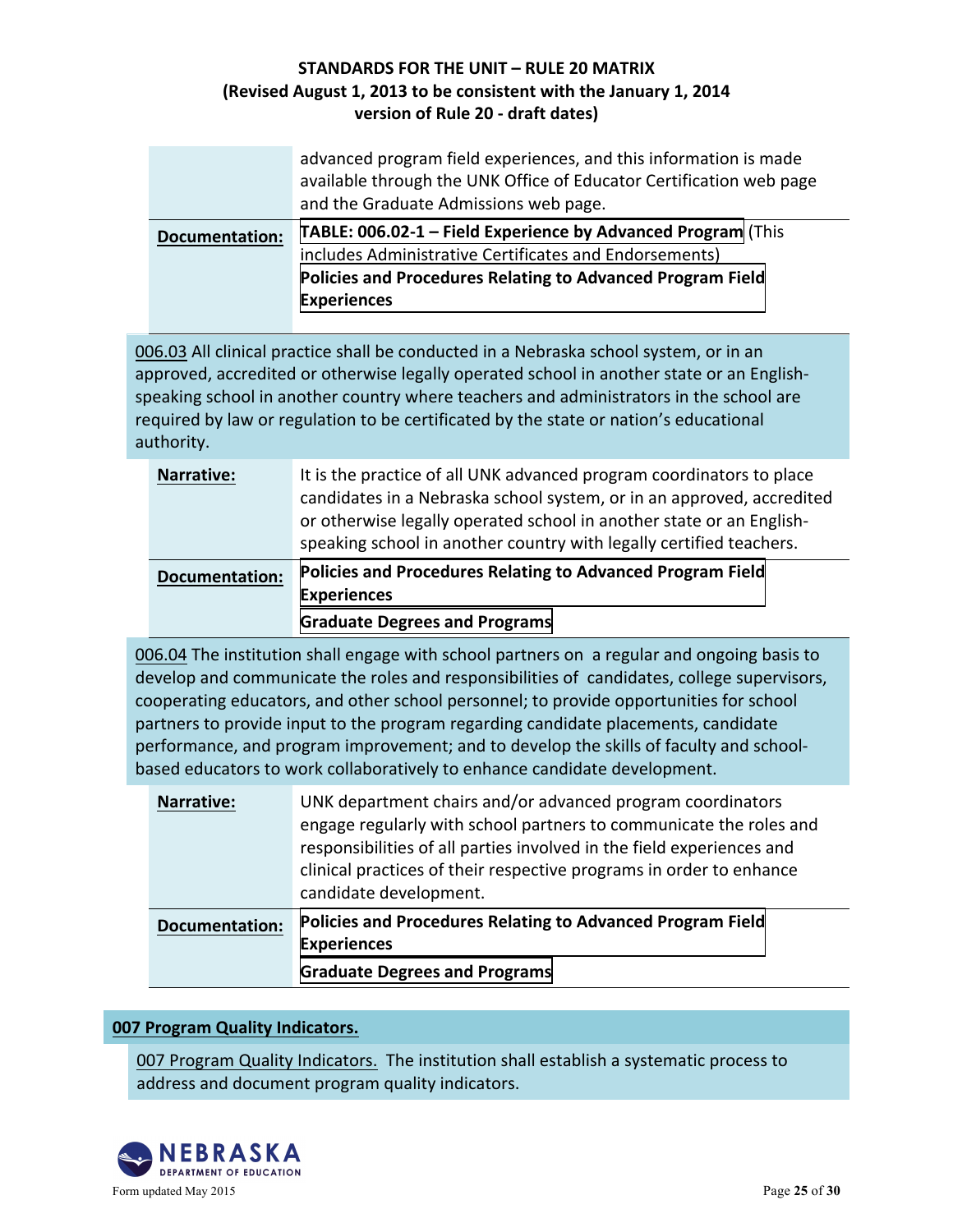007.01 Candidate Admission and Completion. The institution utilizes information related to candidate admission, progression, completion, and graduate employment to document the institution's continuing and purposeful expectations for candidate quality.

| information related to candidate admission, progression and<br>completion of the EPP's programs.                                                                                                |
|-------------------------------------------------------------------------------------------------------------------------------------------------------------------------------------------------|
| An Advisory Council on Teacher Education meets on a semi-annual<br>basis to discuss issues and information related to candidate<br>admission, progression and completion of the EPP's programs. |
| The EPP's faculty meet annual for a data retreat in order to discuss,<br>analyze, and make program recommendations based on program data<br>from the previous year.                             |
| <b>Teacher Education Department Faculty Meeting Agenda</b>                                                                                                                                      |
| <b>Secondary and K-12 Meeting Agenda</b>                                                                                                                                                        |
| <b>Advisory Council on Teacher Education Meeting Agenda</b>                                                                                                                                     |
| <b>Advisory Council on Teacher Education Member List</b>                                                                                                                                        |
| Data Retreat Agenda                                                                                                                                                                             |
| Sample Program Data Analysis and Planning Sheet                                                                                                                                                 |

007.02 Content Knowledge. The institution utilizes candidate performance information from contents tests as set forth in 92 NAC 24, to determine potential areas for improvement in content knowledge preparation of candidates.

**Narrative:** As of September 1, 2014, UNK students were required to take the Praxis Subject Assessment (formerly Praxis II) before being recommended for certification (middle grades and supplemental endorsements are the exceptions). Students were not required to achieve the score NDE would later consider a passing score. As of September 1, 2015, the Nebraska Department of Education began requiring passing scores on the Praxis Subject Assessments for most endorsements. As of that date, UNK does not require the Praxis Subject Assessment before recommending students for certification. At student teaching seminars held each semester, the Certification Officer urges each student to obtain Nebraska teacher

![](_page_25_Picture_5.jpeg)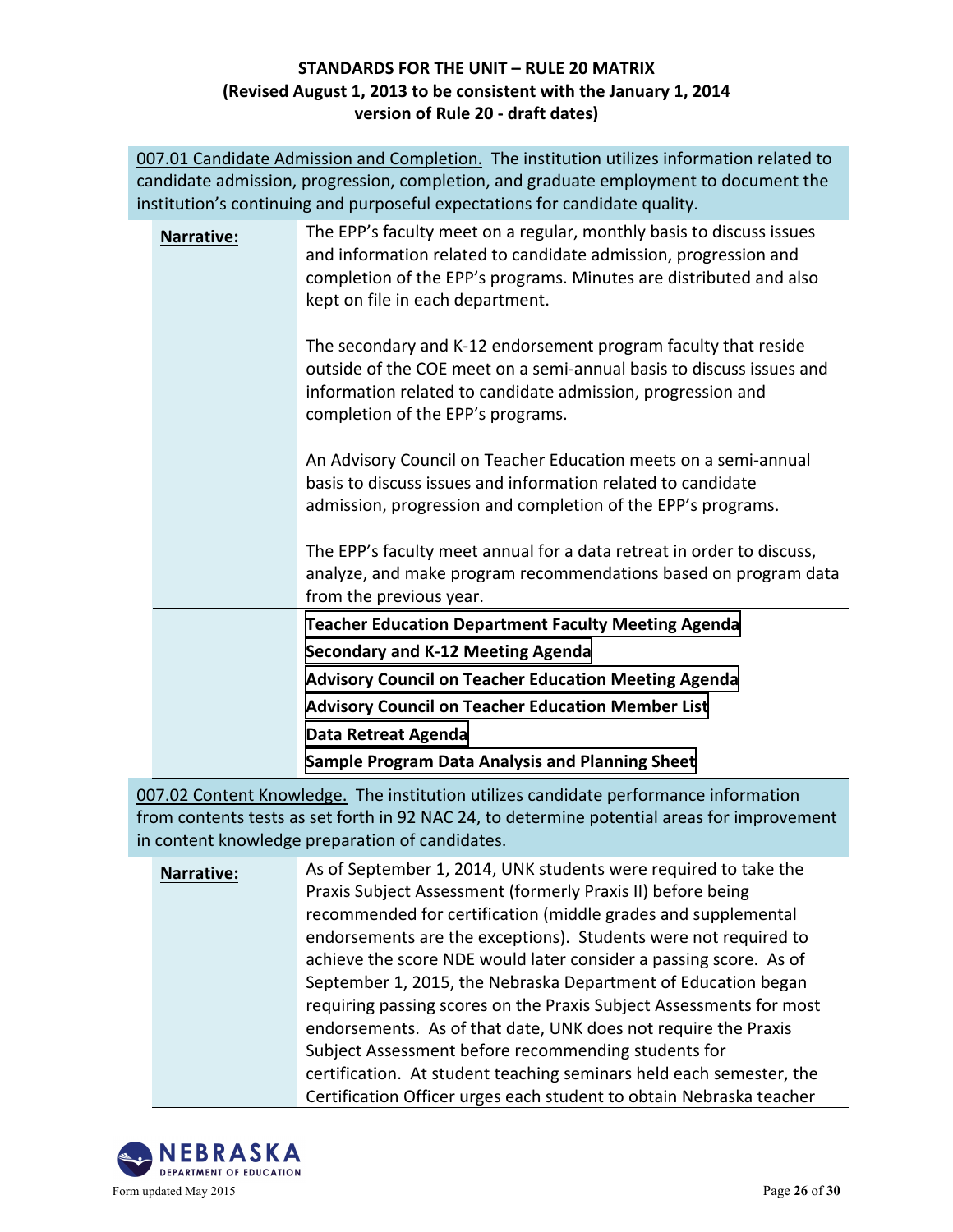|                       | certification, which requires the Praxis Subject Assessment. Praxis<br>information is available to students and departments on the Office of<br>Educator Certification web page.                                                                                                                                                                                                                                                                                                                                                                                                                                                                                                                                                  |
|-----------------------|-----------------------------------------------------------------------------------------------------------------------------------------------------------------------------------------------------------------------------------------------------------------------------------------------------------------------------------------------------------------------------------------------------------------------------------------------------------------------------------------------------------------------------------------------------------------------------------------------------------------------------------------------------------------------------------------------------------------------------------|
|                       | In November, 2015, the Certification Officer presented a Praxis<br>Subject Assessment presentation to Teacher Education faculty, as well<br>as to the Secondary and K-12 faculty (outside of TE). At this<br>presentation, program coordinators were given their respective Praxis<br>Subject Assessment score sheets (downloaded from ETS). Then,<br>program coordinators were given time to identify strengths/weakness<br>and brainstorm ideas for program improvement. In the spring of 2016,<br>the Certification Officer and Associate Dean urged program chairs to<br>continue to monitor their students' scores and to use them for<br>program improvement. This process is part of our continuous<br>improvement system. |
| <b>Documentation:</b> | <b>Secondary-K-12 Praxis Presentation</b>                                                                                                                                                                                                                                                                                                                                                                                                                                                                                                                                                                                                                                                                                         |
|                       | Secondary K-12 meeting agenda                                                                                                                                                                                                                                                                                                                                                                                                                                                                                                                                                                                                                                                                                                     |

**Office of Educator Certification** 

007.03 Graduate follow-up. The institution utilizes a graduate follow-up process to obtain program completer input regarding satisfaction, relevance and effectiveness of their preparation for professional roles and responsibilities.

|                   | faculty and administration of the EPP uses the data from the Graduate<br>Follow-up Survey to continually improve their programs.<br>Desumentation: Craduate Callow up Currey Data                                                                                                              |
|-------------------|------------------------------------------------------------------------------------------------------------------------------------------------------------------------------------------------------------------------------------------------------------------------------------------------|
|                   | The average score on all questions for 2013-14 was 4.05 (on a 5-point<br>scale, 1 low to 5 high), and was 4.13 in 2014-15. The scores from the<br>follow-up surveys to graduate indicate they are satisfied with the UNK<br>preparation for their professional roles and responsibilities. The |
| <b>Narrative:</b> | Follow-up surveys are disseminated to UNK graduates, employed<br>within the State of Nebraska, near the end of their first year of<br>teaching.                                                                                                                                                |
|                   |                                                                                                                                                                                                                                                                                                |

**Documentation: [Graduate Follow-up Survey Data](http://unk.edu/academics/coe/_files/nde2/Graduate Follow Up Survey Data.pdf)**

007.04 Employer follow-up. The institution utilizes a process for collecting information from employers regarding satisfaction with the program and program completers.

**Narrative:** Follow-up surveys are disseminated to the identified supervisor of each first year teacher (UNK graduate) who is teaching in a Nebraska School District.

> The average score on all questions for 2013-14 was 4.00 (on a 5-point scale, 1 low to 5 high), and was 4.32 in 2014-15. The scores from the

![](_page_26_Picture_9.jpeg)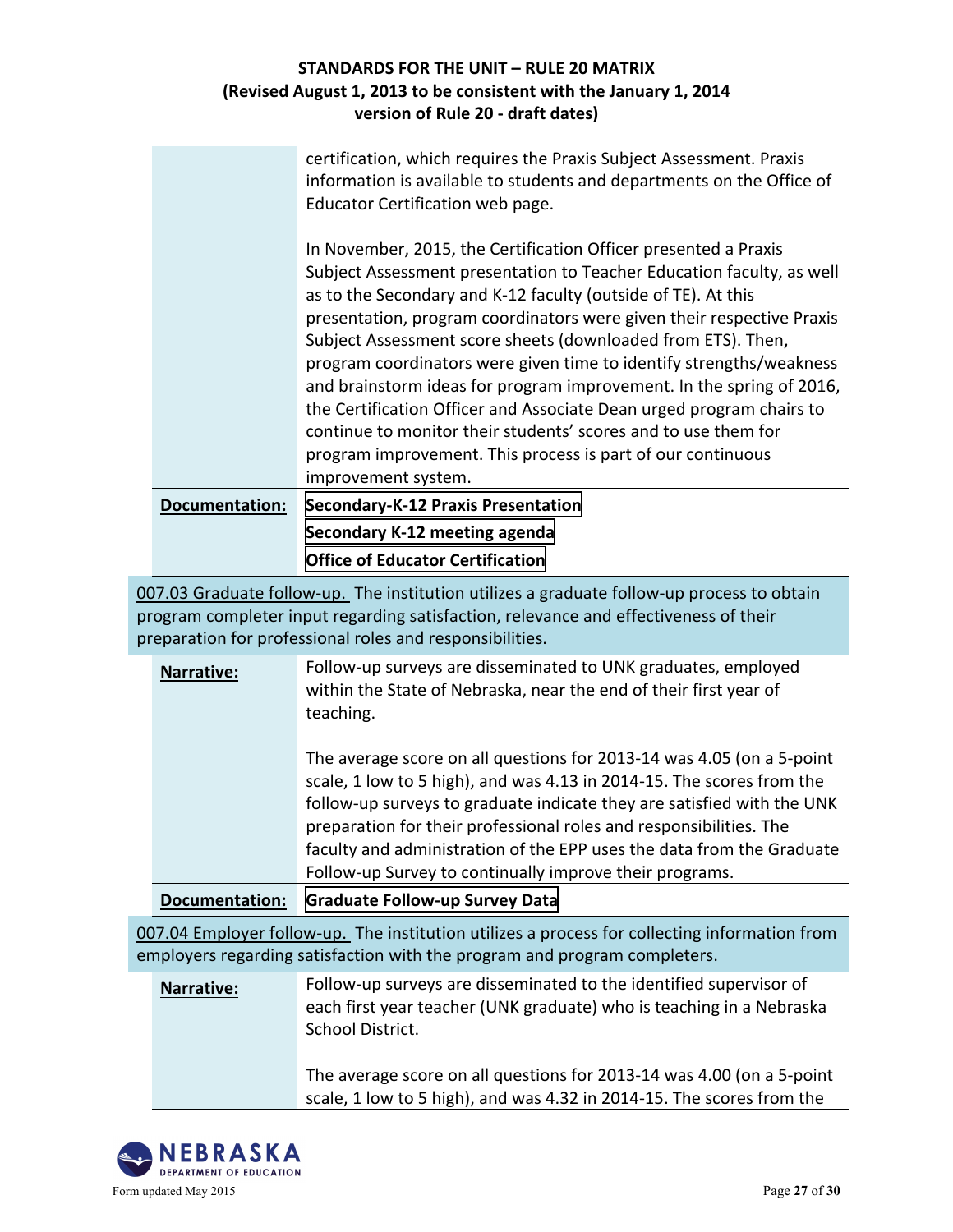|                          | follow-up surveys to employers indicate they are satisfied with the<br>UNK graduates who are teaching in their schools. The faculty and<br>administration of the EPP uses the data from the Employer Follow-up<br>Survey to continually improve their programs.                                                                                                                                                                                                                                                                                                                                                                                                                                                                                                                                                          |
|--------------------------|--------------------------------------------------------------------------------------------------------------------------------------------------------------------------------------------------------------------------------------------------------------------------------------------------------------------------------------------------------------------------------------------------------------------------------------------------------------------------------------------------------------------------------------------------------------------------------------------------------------------------------------------------------------------------------------------------------------------------------------------------------------------------------------------------------------------------|
| <b>Documentation:</b>    | <b>Employer Follow-up Survey Data</b>                                                                                                                                                                                                                                                                                                                                                                                                                                                                                                                                                                                                                                                                                                                                                                                    |
| the profession teachers. | 007.05 Graduate Support. The institution makes resources available to support its new to                                                                                                                                                                                                                                                                                                                                                                                                                                                                                                                                                                                                                                                                                                                                 |
| <b>Narrative:</b>        | The key first point of emphasis for the EPP is to utilize strategies that<br>maximize the potential for maintaining contact with program<br>graduates-especially first year teachers<br>Each year, the Nebraska Department of Education (NDE)<br>provides institutions of higher education with a list of new<br>teachers within the State. It is possible to identify the new<br>teachers who are UNK graduates and to contact them; new<br>teachers are invited to assess the quality of their teacher<br>preparatory experience.<br>The graduation ceremony includes a special celebration for<br>$\bullet$<br>graduating education majors and includes the gathering of key<br>contact information for future correspondence.<br>Alumni lists maintained by the UNK Alumni Foundation are<br>$\bullet$<br>consulted. |
|                          | A second point of emphasis is to implement support strategies for<br>beginning teachers.<br>The follow-up survey sent to graduating seniors by the Dean of<br>$\bullet$<br>the College of Education includes an invitation from the COE to<br>lend any kind of support desired by any/all first year teachers.<br>A UNK-based Blackboard Organization Site provides a variety<br>of types of support for first year (and beyond) teachers.                                                                                                                                                                                                                                                                                                                                                                               |

- Graduates are invited to join a "Monday Mission" blog maintained by a practicing K-12 educator who works in a UNK Network School District.
- Opportunities for advanced (MAE/MSE) study at UNK are publicized.

TCPs are employed as teachers by their respective school districts; the administrator of the employing school district provides evaluation and support, as well as a mentor teacher within the district, during their first year.

**Documentation: [Monday Mission Blog](http://www.missionmonday.com/)**

![](_page_27_Picture_6.jpeg)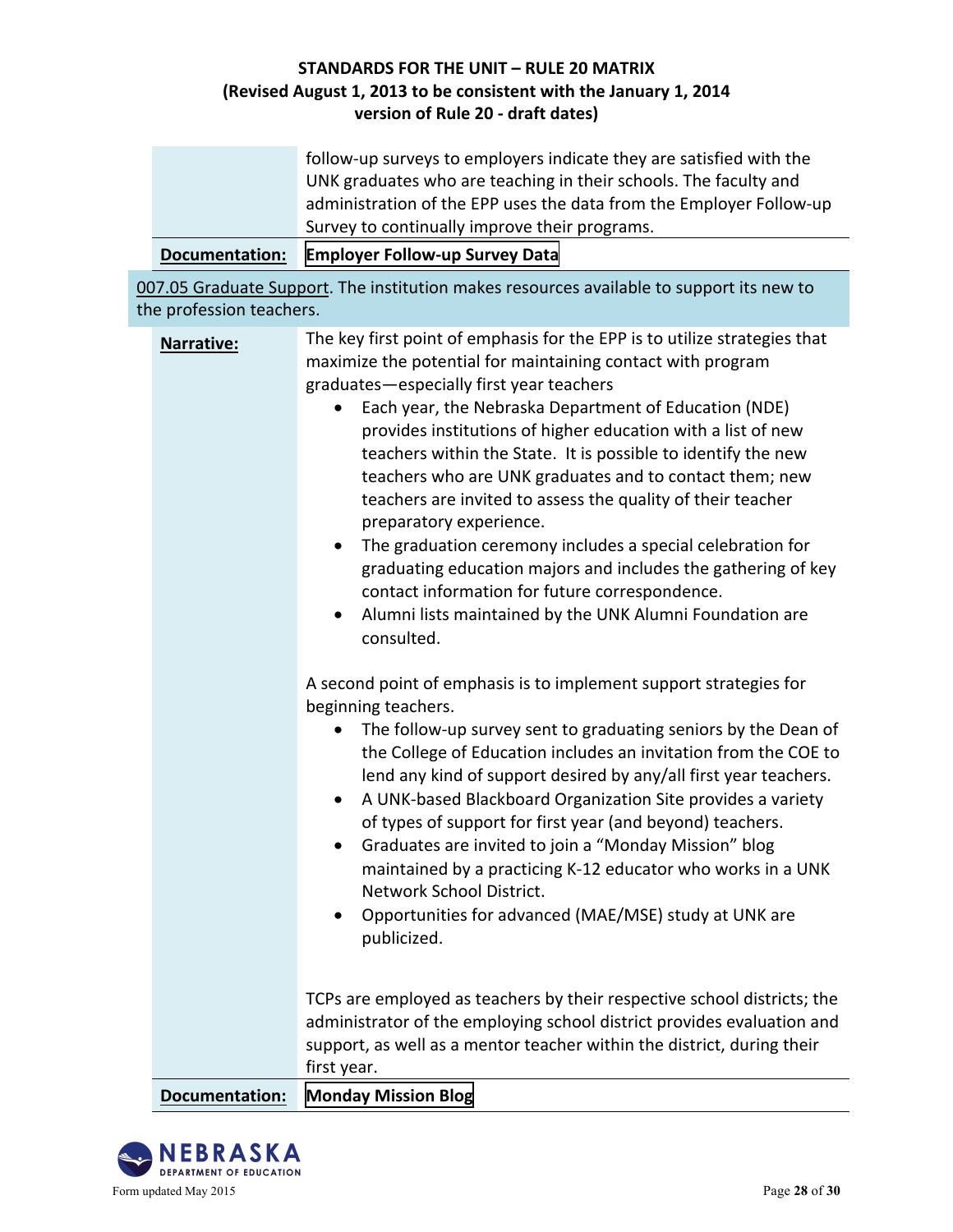#### **[UNK Graduate Catalog TE Programs](http://aaunk.unk.edu/gradcatalogs/current/prog/progTE.asp)**

007.06 Program Improvement. The institution initiates program improvement strategies based on regular analysis of data, current research, and/or as the result of engagement with PK-12 education partners regarding initiatives and challenges of PK-12 education.

**Narrative:** The data for initial certification programs are disaggregated by program and distributed to endorsement programs during the fall of each year (See Sample Data Table). These data are used to facilitate program review and the development of annual assessment program reports sent to the UNK Office of Assessment as part of UNK's accreditation by the Higher Learning Commission of the North Central Association. A requirement of that process is departmental review of data and summarization of actions taken that year (based on previous year's data) and proposed course/program changes for consideration during the next year based on the latest data.

> An annual data retreat is held (November-December) for the purpose of having participating faculty members and department chairs analyze data trends for all candidates and compare those with the data trends of their own programs. The data retreat provides a discussion forum for participants to discuss data-based strengths and program needs. All faculty teaching in the EPP and their department chairs are invited. As a follow-up to the annual retreat, the Associate Dean hosts meetings with faculty members engaged in delivering professional education courses and their department chairs/program leaders to discuss common needs and potential program changes. Individual departments work with the data and identify program specific changes.

The Teacher Education Advisory Council meets twice a year and is presented with data and asked for input about programs based on their interpretation.

Graduate programs meet within their departmental structure and analyze their data on a regular basis and make changes accordingly.

| <b>Documentation:</b> | <b>Sample Data Table-Early Childhood</b>                    |
|-----------------------|-------------------------------------------------------------|
|                       | <b>UNK Accreditations</b>                                   |
|                       | <b>Teacher Education Department Faculty Meeting Agenda</b>  |
|                       | Secondary and K-12 Meeting Agenda                           |
|                       | <b>Advisory Council on Teacher Education Meeting Agenda</b> |
|                       | <b>Advisory Council on Teacher Education Member List</b>    |

![](_page_28_Picture_8.jpeg)